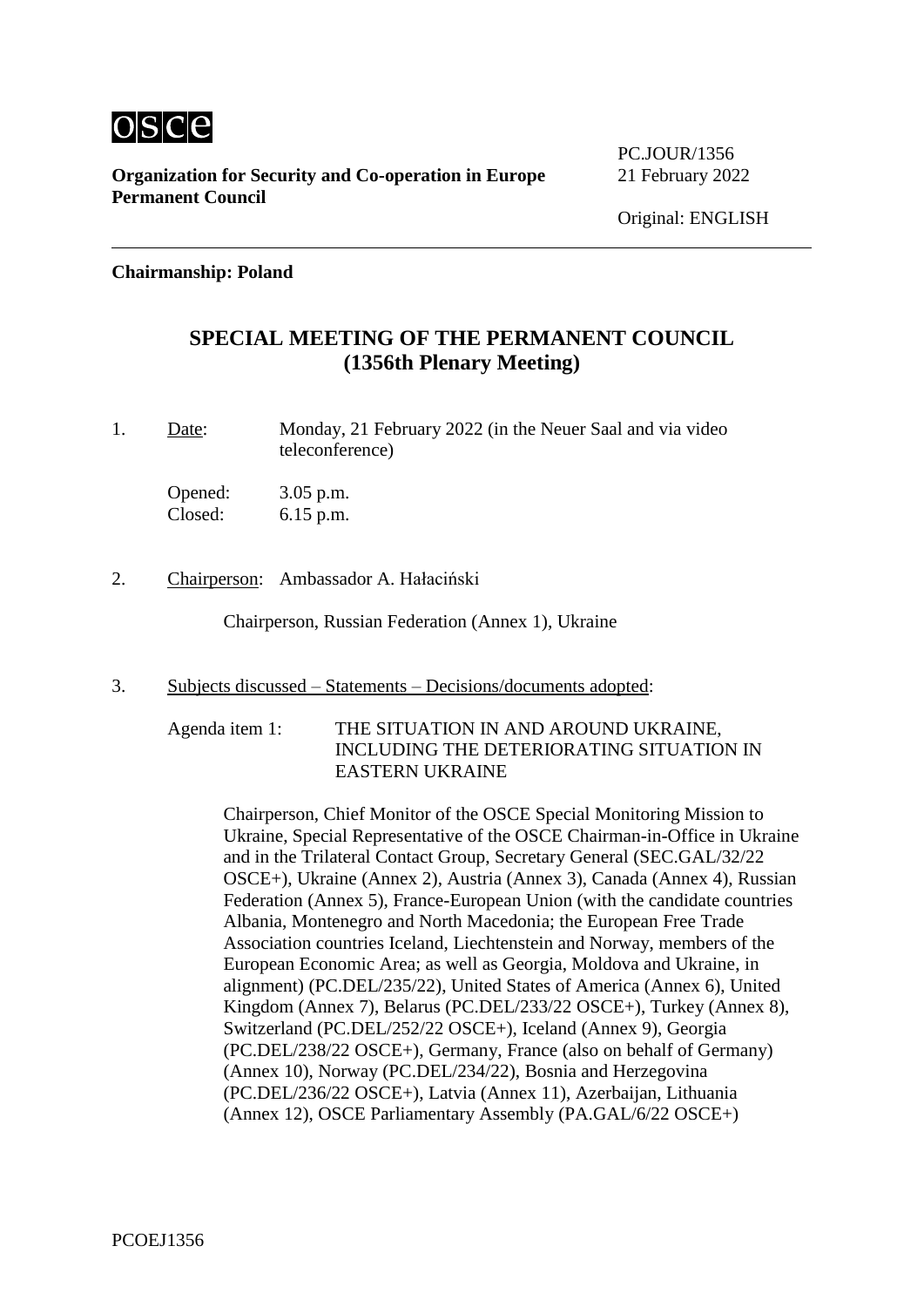Agenda item 2: REVIEW OF CURRENT ISSUES

None

Agenda item 3: ANY OTHER BUSINESS

None

4. Next meeting:

Thursday, 3 March 2022, at 10 a.m., in the Neuer Saal and via video teleconference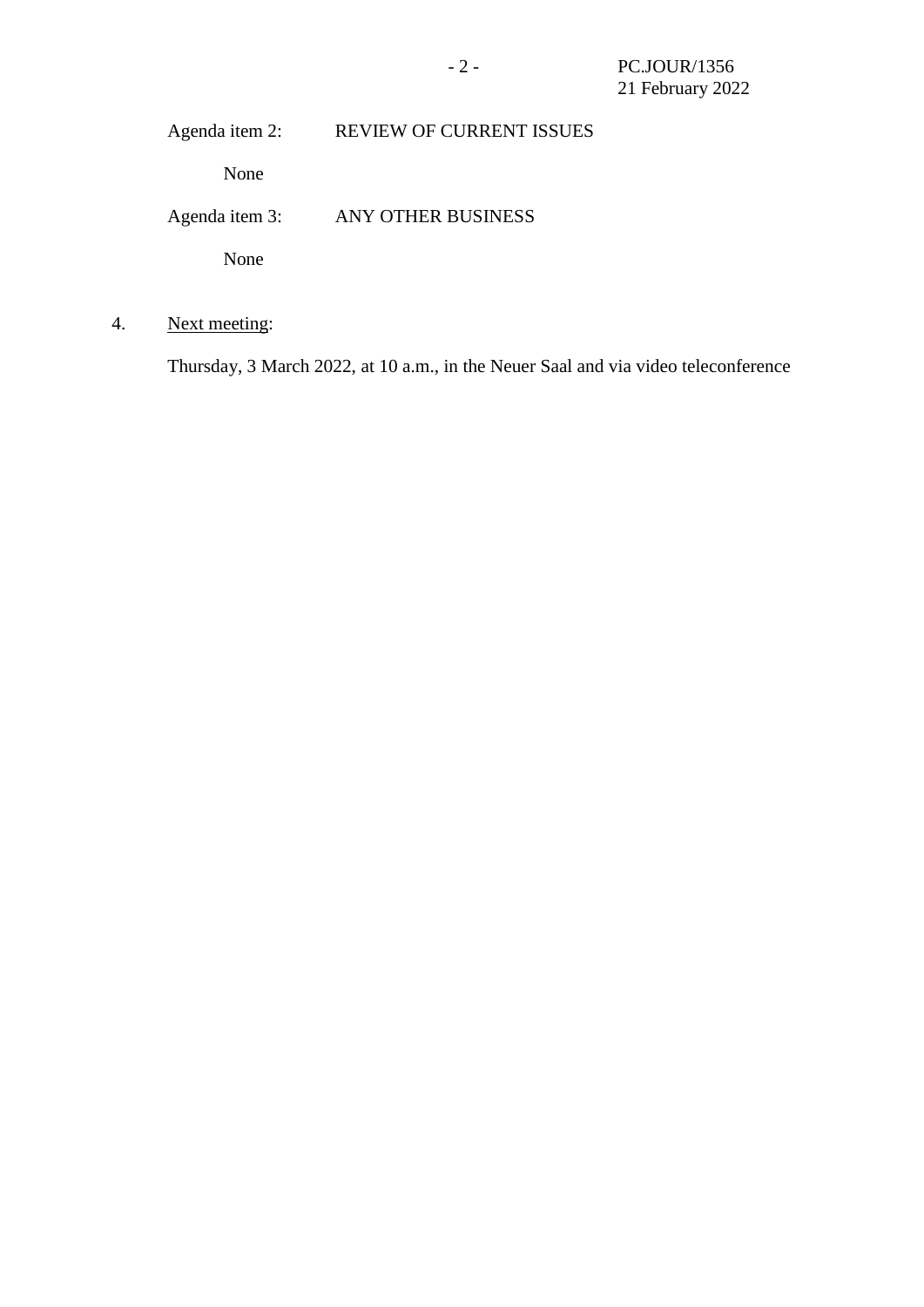

**Organization for Security and Co-operation in Europe** 21 February 2022<br>**Permanent Council** Annex 1 **Permanent Council** 

PC.JOUR/1356

ENGLISH Original: RUSSIAN

**1356th Plenary Meeting** PC Journal No. 1356, Point 2

### **STATEMENT BY THE DELEGATION OF THE RUSSIAN FEDERATION**

Mr. Chairperson,

I should like to make the following procedural comments on the proposed first item on the agenda of the special meeting of the OSCE Permanent Council.

As is well known, Russia does not support and has never supported the wording of the first item on the agenda of today's meeting. It is based on the political stances of some participating States and does not reflect the whole spectrum of opinions in the OSCE.

Under paragraph IV.1(C)3 of the Rules of Procedure of the OSCE, draft agendas of the meetings of the Permanent Council shall be prepared and issued in advance by the Chairmanship, taking into account views expressed by participating States. The OSCE Chairmanship did not hold such consultations with regard to today's meeting, at least not with Russia. It goes without saying that the current discussion should not set a precedent for the future.

We take the position that, given the current situation in the country, the discussions in the OSCE Permanent Council on Ukraine should focus primarily on the implementation of the Minsk agreements and compliance with the ceasefire-strengthening measures of 22 July 2020 agreed upon by the representatives of the Ukrainian Government and the authorities in Donetsk and Luhansk. These basic agreements, reached within the framework of the Trilateral Contact Group and facilitated by the Normandy format, are the basis for promoting a political settlement. They contain clear references to the role of the OSCE in this regard.

In the discussion of the crisis in Ukraine, issues of a political nature cannot be ignored. The Minsk Package of Measures of 12 February 2015, endorsed by United Nations Security Council resolution 2202, remains the only internationally recognized document regulating the peaceful, political and diplomatic settlement of the conflict in eastern Ukraine in order to preserve its territorial integrity and achieve national reconciliation. The document has become part of international law and is binding. In accordance with the Package of Measures, political steps within the framework of the internal Ukrainian dialogue between representatives of the Ukrainian Government and the authorities in Donetsk and Luhansk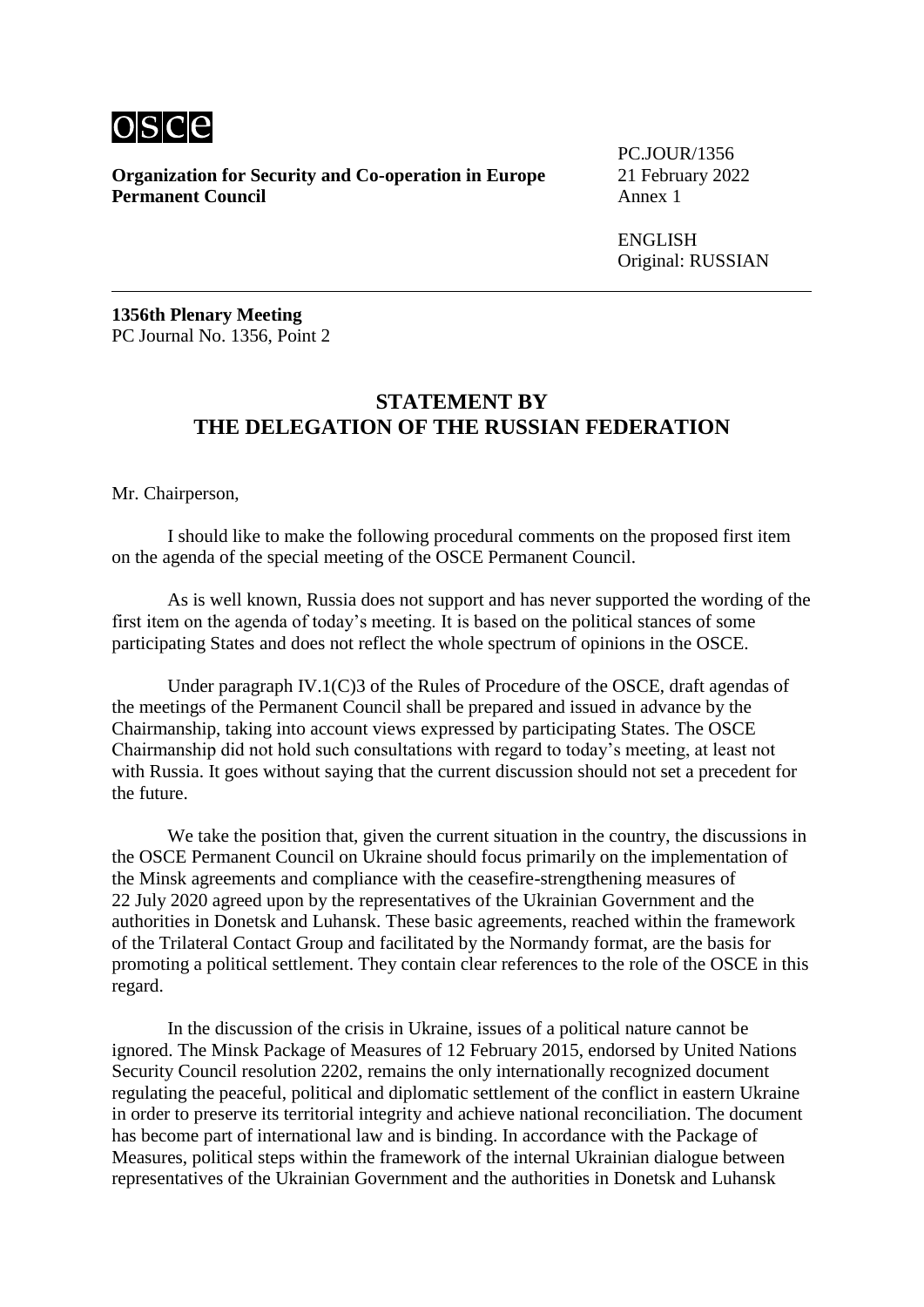should be taken under the auspices and with the assistance of the OSCE. Unfortunately, even after eight years of conflict, there has still been no progress on this front, and the cannonade of Ukrainian artillery continues to cause the sky over Donbas to tremble.

As for the external aspects of the crisis around Ukraine proposed for discussion today, the debate here should focus primarily on the violation by quite a number of OSCE participating States of their commitments under the Stabilizing Measures for Localized Crisis Situations, the Principles Governing Conventional Arms Transfers and a whole range of other commitments to prevent the supply of lethal weapons and military equipment to conflict regions where they may foment tension, lead to military escalation or be used to violate human rights.

We recall the 2002 Porto Ministerial Council decision (Role of the OSCE Chairmanship-in-Office) and OSCE Permanent Council Decision No. 485 (OSCE Statements and Public Information) on the role of the OSCE Chairmanship. In accordance with these decisions, the Chairmanship must ensure that "its actions are not inconsistent with positions agreed by all the participating States and that the whole spectrum of opinions of participating States is taken into account".

I request that this statement be attached to the journal of today's special meeting of the Permanent Council.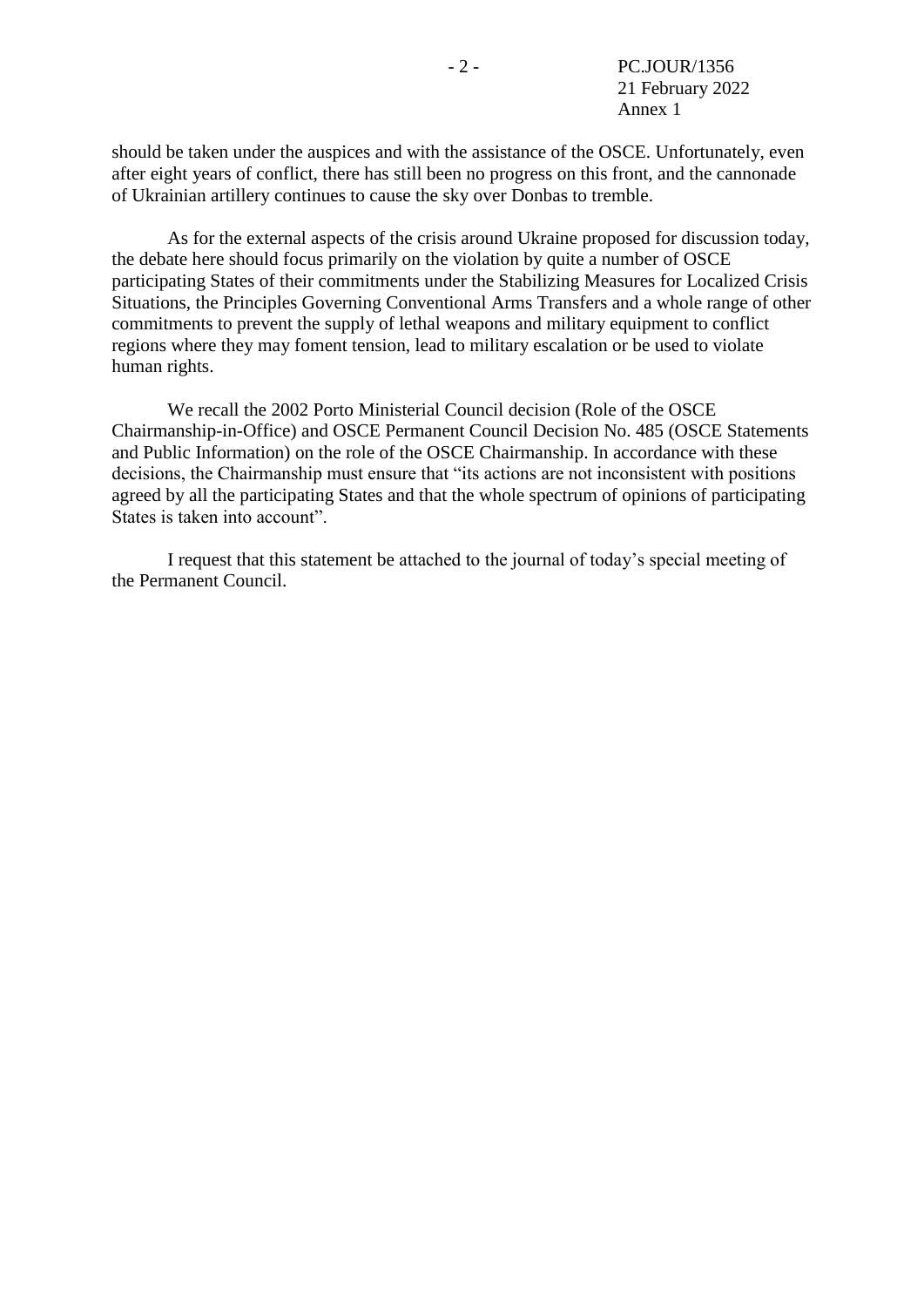

PC.JOUR/1356

Original: ENGLISH

**1356th Plenary Meeting** PC Journal No. 1356, Agenda item 1

# **STATEMENT BY THE DELEGATION OF UKRAINE**

Mr. Chairperson,

We are grateful for your efforts in promptly and efficiently responding to Ukraine's request to convene this special meeting of the Permanent Council.

The security situation along the entire line of contact in certain areas of the Donetsk and Luhansk regions remains extremely tense and fragile, and it shows a clear tendency towards deterioration.

To be more precise, towards an escalation fully controlled by the Russian Federation.

On 18 February, the ceasefire was violated 66 times. These violations included 60 instances of targeted fire. Weaponry proscribed under the Minsk agreements was used in 53 cases. In total, 129 artillery rounds of 122 mm calibre, 403 mortar rounds of 120 mm calibre and 166 mortar rounds of 82 mm calibre were fired. Sniper fire was registered on ten occasions.

On 19 February, there was an even higher number of ceasefire violations by the Russian armed formations, namely 136, of which 123 involved targeted fire. There were also three instances in which the line of contact was crossed by unmanned aerial vehicles (UAVs) belonging to the Russian formations, most likely of the Orlan-10 type.

Weaponry proscribed under the Minsk agreements was used in no fewer than 119 instances.

All in all, 18 artillery rounds of 152 mm calibre, 13 tank rounds of 125 mm calibre, 458 artillery rounds of 122 mm calibre, 572 mortar rounds of 120 mm calibre, and 242 mortar rounds of 82 mm calibre were fired. Two Ukrainian soldiers were killed and five sustained injures.

The OSCE Special Monitoring Mission to Ukraine (SMM) has confirmed a dramatic increase in kinetic activity along the line of contact.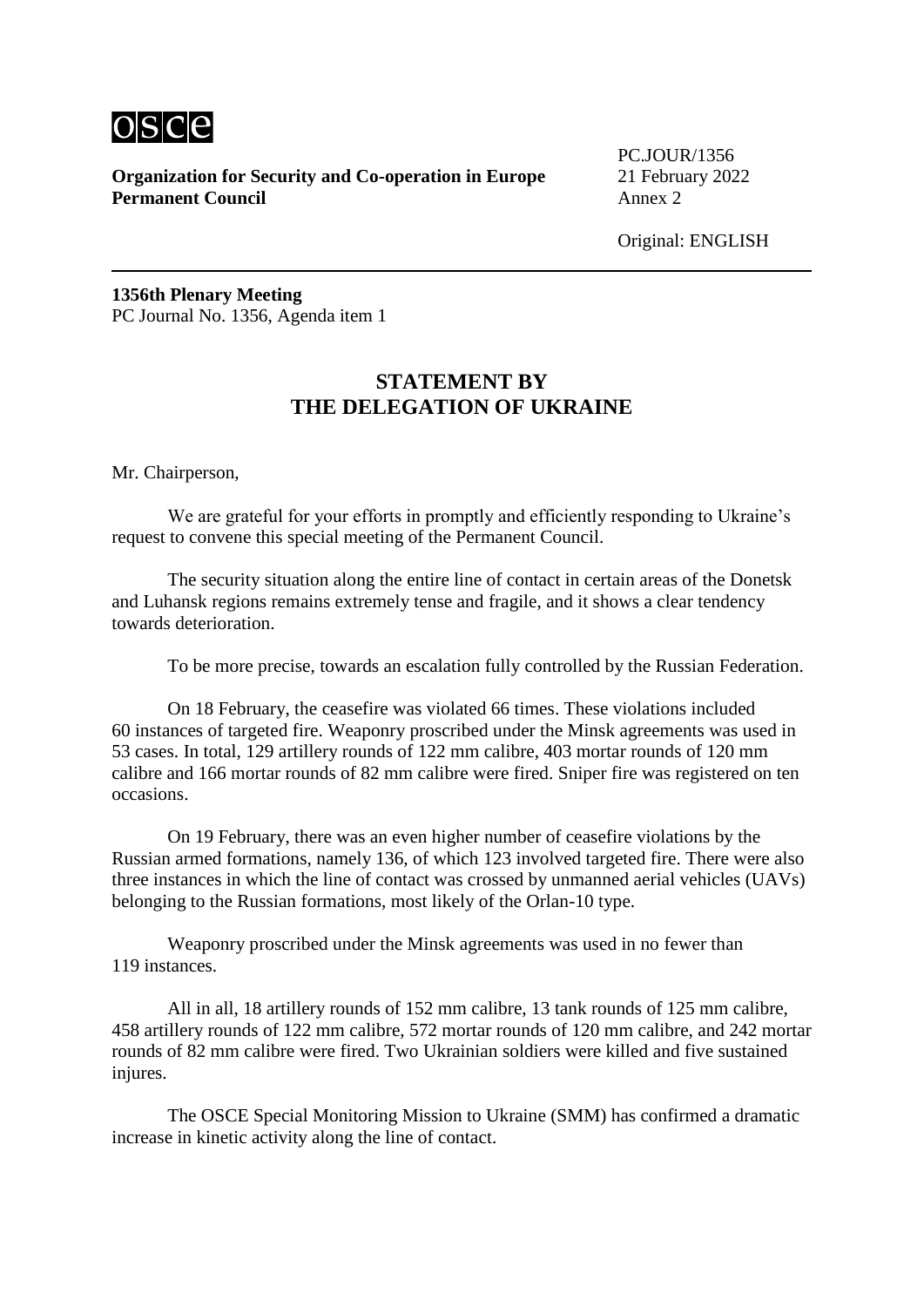Among the targets of the Russian shelling are civilian objects, including kindergartens and schools with children inside, residential buildings, and civilian and critical infrastructure.

The failed attempts to convene an extraordinary meeting of the Trilateral Contact Group (TCG) on 18 and 19 February – including attempts initiated by the Special Representative of the OSCE Chairperson-in-Office, Ambassador Kinnunen – further confirm Russia's determination to aggravate the situation.

This applies not only to the occupied territories.

Last week, we held a series of meetings under Chapter III of the Vienna Document 2011.

Against the backdrop of those meetings, we heard, *inter alia*, that every Russian soldier would leave Belarus after the exercise had finished and that some Russian units were already departing from Ukraine's eastern border. The exercise was supposed to have ended yesterday, on 20 February.

However, the reality turns out to be quite different.

Over the weekend, the number of Russian troops in the vicinity of Donbas continued to grow and it appears that the Russian forces in Belarus are going to stay.

This is not surprising, given that the tensions in Donbas have been provoked by Russia itself.

Obviously, Russia is clutching at any pretext to keep its armed forces close to Ukraine's borders.

The latest remarks by the Secretary General of the Collective Security Treaty Organization about the possible deployment of so-called peacekeeping forces to Donbas reveal part of the Kremlin's plans and the purpose of Russia's military build-up.

He was speculating about a 17,000-strong force maintained in constant readiness and a specialized peacekeeping contingent of nearly 4,000 troops.

I wish to make it clear that this Russian-controlled military bloc cannot set itself up as a peacekeeper in a region occupied by Russia.

However, these remarks make it even easier to understand why Russia is creating a fictitious scenario involving a humanitarian catastrophe in the occupied territories together with imminent military confrontation.

#### Dear colleagues,

I shall now turn to another aspect of the escalation in Donbas.

While provocative shelling occurs along the entire line of contact, Russia's disinformation campaign is in full swing.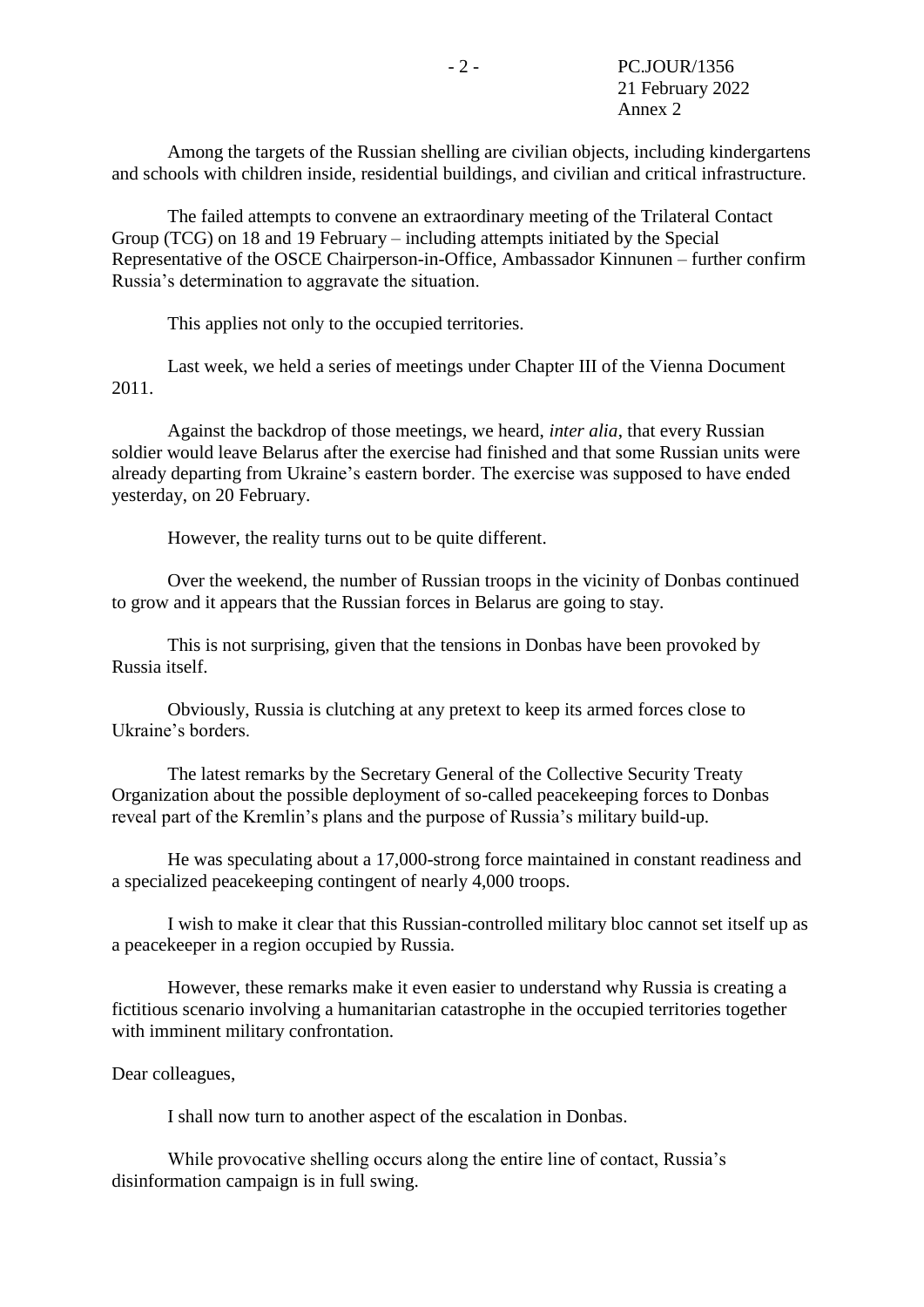Obviously, Russia needs an information pretext for further aggressive steps.

Here are just a few recent examples:

- A failed attempt to use the shelling of a kindergarten in Stanytsia Luhanska to accuse the Ukrainian armed forces of bombarding the occupied territories;
- An alleged chemical incident near Horlivka warning of the possibility of such a scenario was given about a month ago;
- The blowing up of a Soviet-era car in the centre of Donetsk this attack was supposed to have targeted the leader of a so-called people's militia (of course, he was not using that old vehicle);
- As reported by the Russian media, an act of sabotage against the Luhanskgaz gas distribution hub, which resulted in the Druzhba pipeline catching fire. However, this pipeline was in fact disconnected from the Ukrainian gas transport system after the invasion of Russian troops in 2014, and it is not used for the supply of gas to Ukraine or through Ukraine. This incident gives us a foretaste of what Russia would do with the Ukrainian gas transport system if the Nord Stream 2 pipeline were already in operation.
- Next, a story about two shells from a Grad multiple-launch rocket system fired by the Ukrainian armed forces that allegedly fell on Russian territory, namely in the village of Mityakinskaya (Rostov region). Quite apart from the fact that the Ukrainian artillery units are positioned at a distance from this village that exceeds the firing range of Grad rocket systems, it appears that the script for this provocation was written back in 2014. Just as in the present case, "Ukrainian shells" eight years ago fell at exactly the same distance of 300 metres from a residential building in the same village.

The Russian leadership is also ramping up its rhetoric about "ethnic cleansing" and "genocide". Those are very serious accusations but they call to mind, rather, the images of Grozny after Russian troops entered the city. These photos can easily be found on the Internet.

I would remind the Russian authorities that the people of Sloviansk, Mariupol, Kramatorsk, Kostiantynivka, Bakhmut, Rubizhne, Sievierodonetsk and many other cities and settlements of the Donetsk and Luhansk regions are happy that Ukraine is back.

That cannot be said of those cities still under Russian occupation.

Furthermore, Russia is trying to play the card of mass graves.

However, neither the International Committee of the Red Cross nor the Ukrainian humanitarian missions have access to these territories. This creates a lot of scope for manipulation by Russia's State agencies and for accusations that cannot be verified.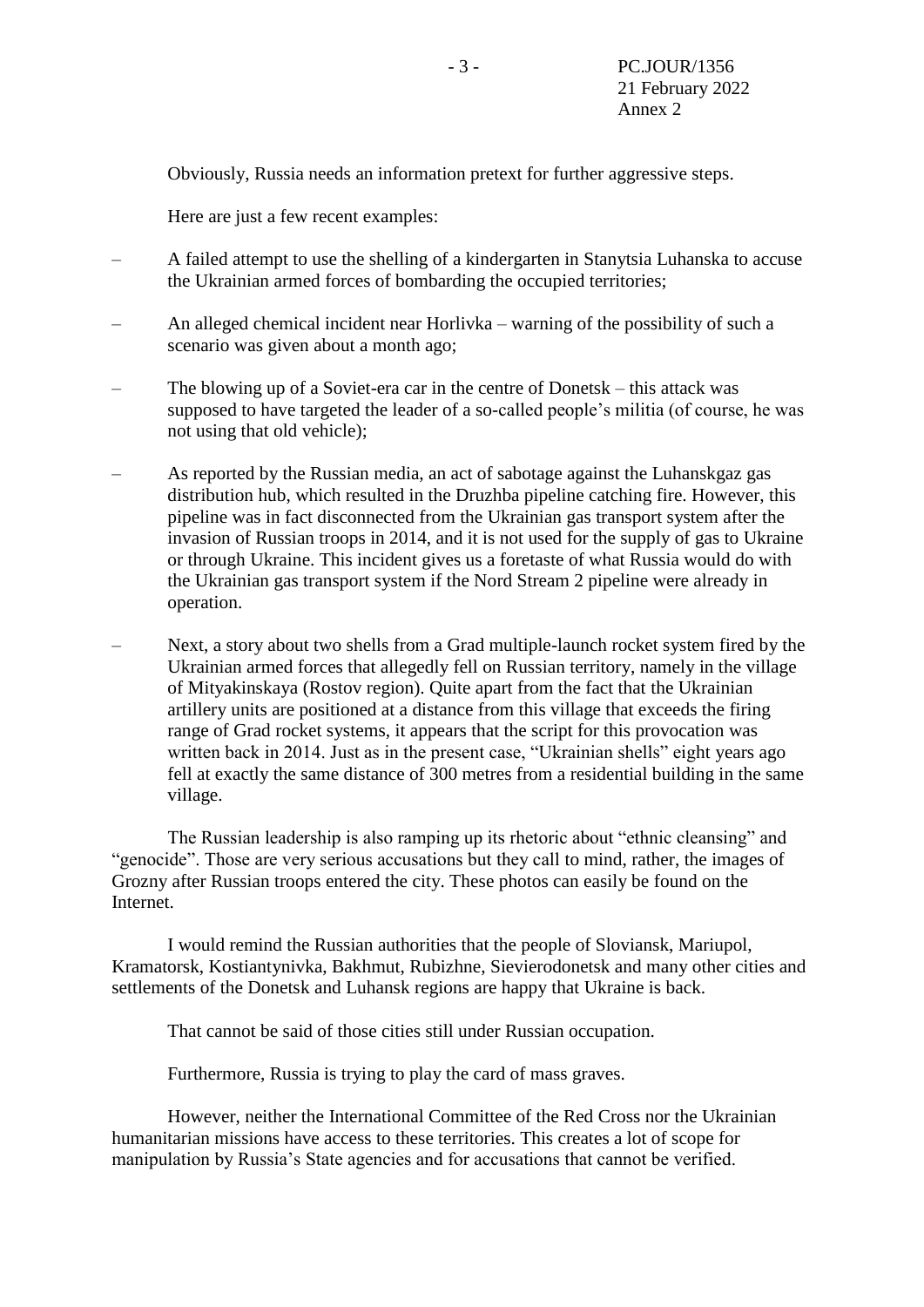All these staged provocations and propaganda stunts are meaningless for us. However, the Russian people and the residents of the occupied territories are the main target audience. Unfortunately, according to our intelligence sources, further provocations are expected over the coming days, including some featuring the alleged use of UAVs. Russia continues to act in accordance with its destabilization plans, even though these plans have been exposed so many times.

However, let me make it quite clear that the Russian Federation as the occupying power is responsible for the situation in the temporarily occupied territories. Any damage that may be inflicted on people or infrastructure in the temporarily occupied territories would be a provocation.

Russia in fact wants to play out the same scenario as it did in 2008 against Georgia – starting with military exercises and provocations, followed by mass evacuation and then invasion and formalization of its proxies.

The so-called emergency evacuation announced on Friday epitomizes what is happening.

That the relevant video appeal was pre-recorded two days before the announcement is very telling. No doubt, the evacuation was launched to sustain a narrative about an imminent Ukrainian attack – this regardless of the fact that the Ukrainian armed forces are displaying restraint, despite the provocative fire along the line of contact.

More and more details are emerging which show that Russia considers people merely to be pawns in its geopolitical games. Children and women have been left for days without food, in cold buses, waiting to be settled anywhere in the Rostov region.

To encourage people to leave the territories, the Russian President even promised to pay 10,000 roubles, or about 110 euros, to those evacuated. That is not such a big amount, but it clearly illustrates the social and economic realities in the occupied territories under Russia's rule.

Some people who have experienced the real "care" of Russia are already starting to return to their homes.

In the meantime, Russia is shelling checkpoints. Even a humanitarian convoy of the Office of the United Nations High Commissioner for Refugees came under fire as it was returning from the occupied areas. A vehicle of the Joint Centre for Control and Co-ordination was fired at near a checkpoint and destroyed yesterday.

Russia is obviously striking at humanitarian corridors in order to intimidate people and to prevent them from leaving for Ukraine. These are inhuman and immoral tactics.

Furthermore, on Sunday night, children from a Donetsk orphanage were transferred to an unknown location in Russia.

That is yet another provocation straight out of Russia's old playbook. Children from Donbas were transferred to Russia on three occasions between June and August 2014.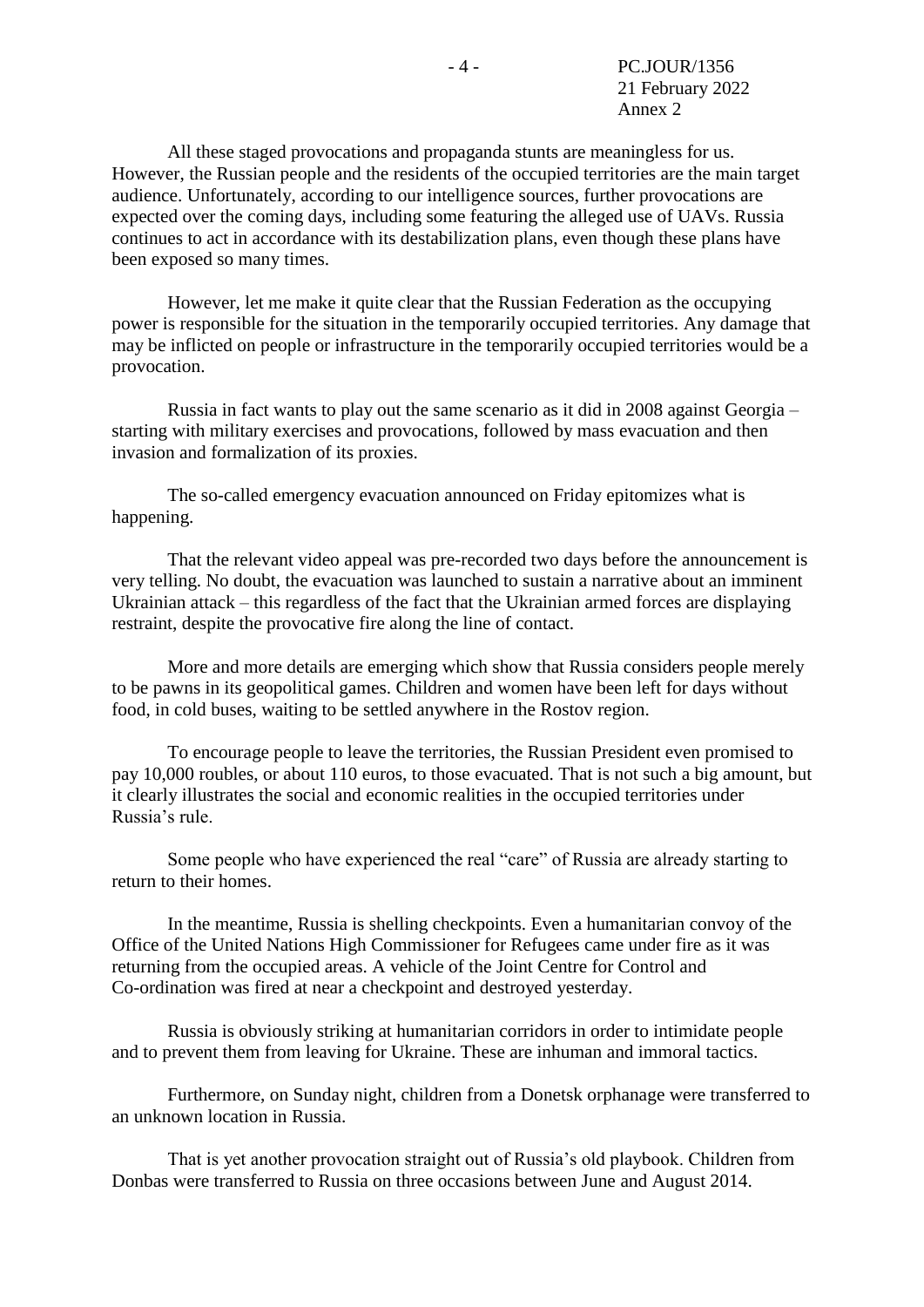We call upon the Russian Federation not to repeat the mistakes of the past and to return these children to Ukraine, as the European Court of Human Rights ordered it to do back in 2014.

It is absolutely unacceptable that children are being used for the purposes of war propaganda.

The forced evacuation of Ukrainian citizens from the occupied territories has to cease. This campaign amounts to forcible transfer of the population from the occupied areas, which is forbidden under international humanitarian law and could be qualified as a war crime.

This orchestrated evacuation is depriving people of their homes, property and jobs; it is dividing families.

It also violates their right to life, their right not to be tortured or treated in an inhuman or degrading way, their right to liberty and security, their right to respect for their private life and to freedom of movement. All these rights are protected under the legally binding European Convention on Human Rights.

In this regard, even more concerning are the reports that men between the ages of 18 and 55 years are banned from leaving the occupied territories and are being forcibly enlisted in the Russian occupation forces.

This is another gross violation of international humanitarian law.

The forced evacuation of children and women and the forced conscription of men prove that everyone in the occupied territories is caught in a trap. There are no rights and freedoms for them – they are nothing but pawns in the hands of the occupying power.

Together with large-scale passportization, this clearly demonstrates Russia's attitude towards the residents of the occupied territories.

They are cynically used as a smokescreen and as human shields while Russia provokes new escalations and implements its scenario aimed at the political subordination of Ukraine.

Russia's massive disinformation campaign has been sustained largely by State-sponsored media.

In view of this, I should like to reiterate my previous appeal to the OSCE Representative on Freedom of Media to follow this situation closely.

Even the Russian intelligentsia clearly state that in an open letter addressed to the Russian leadership. I quote: "State television broadcasts only one point of view, namely that of the supporters of war". End of quote.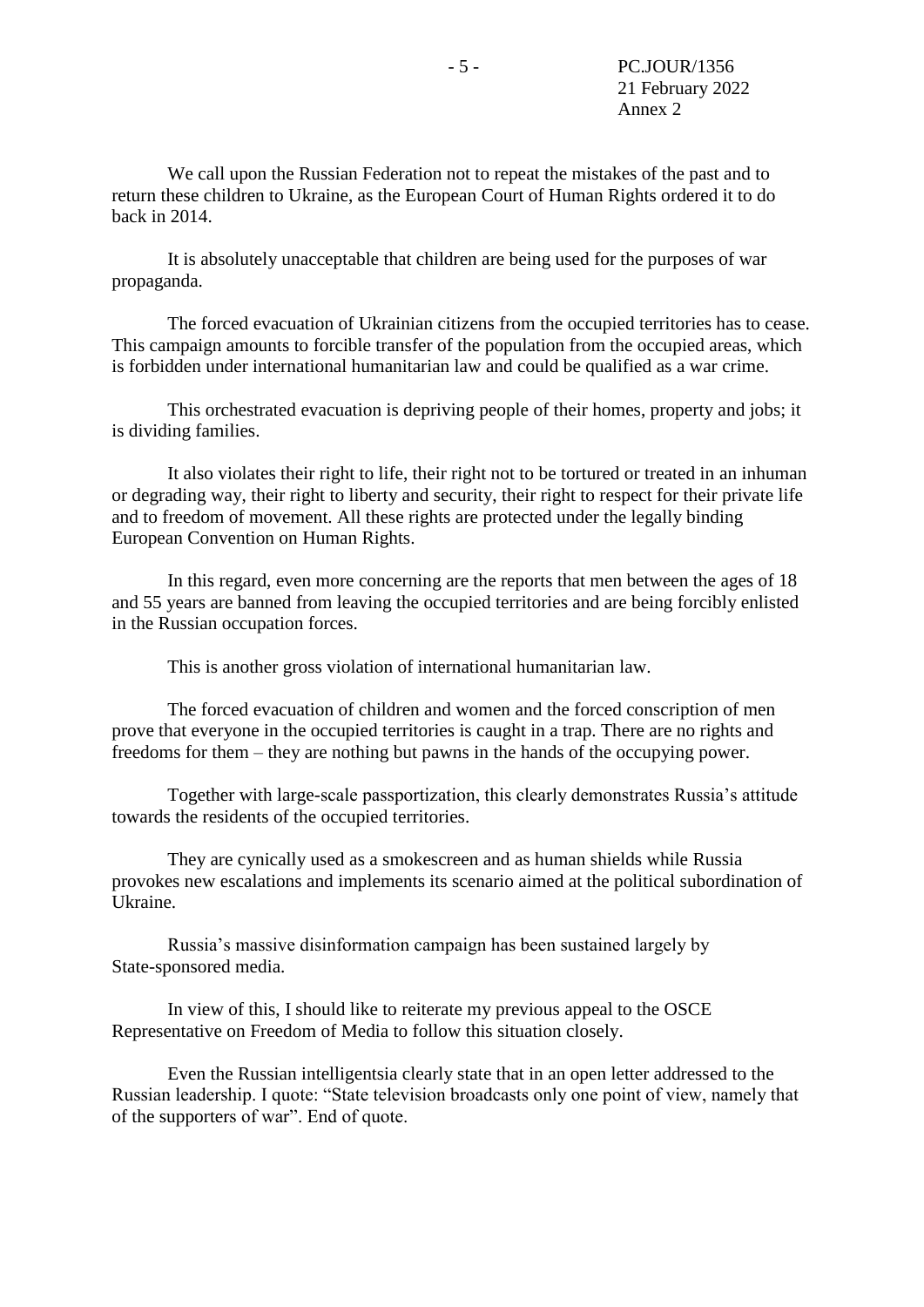It is time to call a spade a spade. This has nothing in common with freedom of the media and speech. Such propaganda of war and hatred towards the Ukrainians and the West cannot be tolerated any more.

Distinguished colleagues,

Regardless of Russia's provocations, Ukraine remains firmly committed to a political settlement, and together with our partners we intend to pursue diplomatic dialogue.

Ukraine has no plans to launch any offensive operation against the temporarily occupied territories of the Donetsk and Luhansk regions or to conduct any acts of sabotage in Donbas:

- The Ukrainian armed forces remain in their positions;
- No rotations of units of the Ukrainian armed forces are taking place that could cause concern. There is no single SMM report that could motivate such concerns;
- The troop strength of the Ukrainian armed forces does not exceed the numbers as at 22 December 2021, when a statement was issued concerning the determination of the TCG participants to fully adhere to the ceasefire;
- The Ukrainian armed forces are strictly adhering to the ceasefire.

At the same time, we believe that at this critical juncture, establishing the facts on the ground is more important than ever.

It is essential to use all possible tools available within the OSCE in order to address the security situation and contribute to its de-escalation. In view of this, Ukraine's Foreign Minister has invited the OSCE Troika to undertake an urgent fact-finding visit to Ukraine within the framework of the early warning mechanism that was activated by OSCE Secretary General Helga Schmid last week.

Ukraine is prepared to render all the necessary assistance for the conduct of such a mission; it is fully open for co-operation with the mission team and willing to provide all the information required.

Ukraine also stands ready to host additional observer missions under Chapter X of the Vienna Document 2011. Ukraine is willing to demonstrate the highest possible level of military transparency.

On the other hand, we call upon the Russian Federation to make use of the procedures provided for in the Vienna Document and to implement the recommendations raised during Friday's special joint meeting of the Permanent Council and the Forum for Security Co-operation in order to enhance military transparency along Ukraine's border and facilitate de-escalation.

The SMM's monitoring activities, conducted in full compliance with its mandate, are now more important than ever. We call upon Russia to take urgent steps so as to help the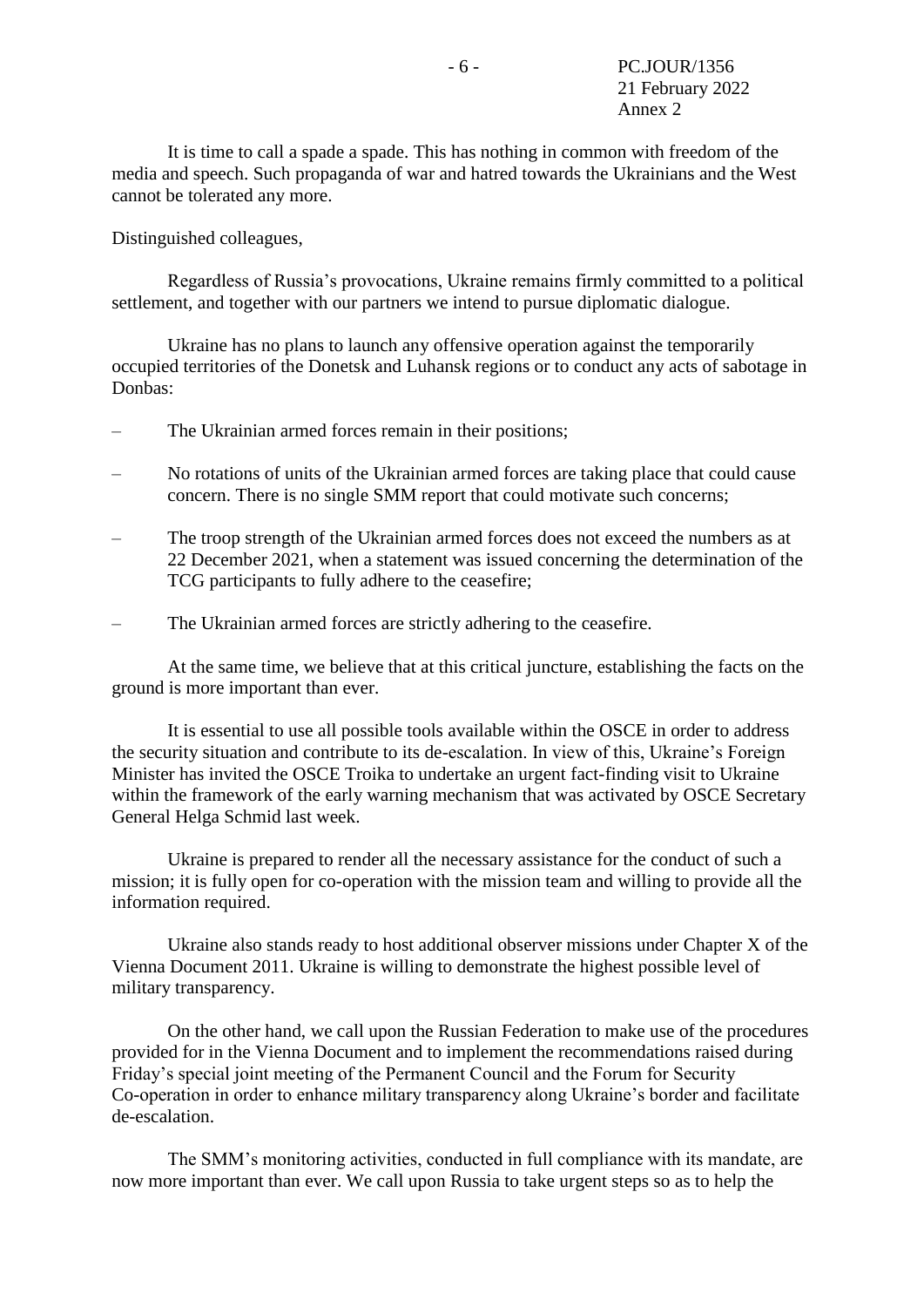Mission to operate safely in the occupied territories and fulfil properly the mandate with which it was tasked by the Permanent Council. The threatening of monitors is unacceptable.

We strongly believe that it is of the utmost importance to preserve the efficient and fully fledged monitoring carried out by the SMM in the temporarily occupied territories of Ukraine in the Donetsk and Luhansk regions, especially in the border areas.

We appreciate the efforts by the participating States aimed at maintaining the SMM's monitoring capability at an adequate level, especially their readiness to increase the number of properly qualified monitors, despite the current security challenges.

We also call for an immediate and impartial international investigation of the reported incidents on Russian territory. Ukraine has never opened any fire in that direction and resolutely refutes all such accusations.

Last but not least, we urge the Russian Federation to de-escalate the situation and engage constructively, as a party to the conflict, in dialogue within the existing frameworks, including the Normandy format and the TCG.

What Russia has to do is simply to unblock the negotiation process.

For at present, Russia is blocking all initiatives on all tracks, including the security, humanitarian, and political tracks. Do we need any more evidence that Russia has no interest in a peaceful settlement? It is just looking for leverage with which to control Ukraine and an instrument for blackmailing the West.

It is high time for Russia to stop its blackmailing based on shells and bullets, killed and wounded soldiers and civilians, and destroyed civilian infrastructure.

### Dear colleagues,

The Russian Federation is enunciating its so-called "national interests" in a way that in fact undermines the existential interests of neighbouring States.

A right of veto on the free choice of foreign policy orientation by others has nothing to do with equal security.

Human suffering caused by aggressive promotion of its national interests has nothing to do with comprehensive security.

Threatening the use of force has nothing to do with indivisible security – the notion under which Russia is trying to mask its expansionist course.

Russia's readiness to launch a new attack leaves us with no other option but to defend Ukrainian freedom, sovereignty and statehood.

Despite Russia's propaganda, nobody is waiting for Russia in Ukraine. Quite the opposite in fact – people are taking to the streets, especially in the eastern and southern regions, to show unity in the face of a possible Russian attack. This serves to rebut Russia's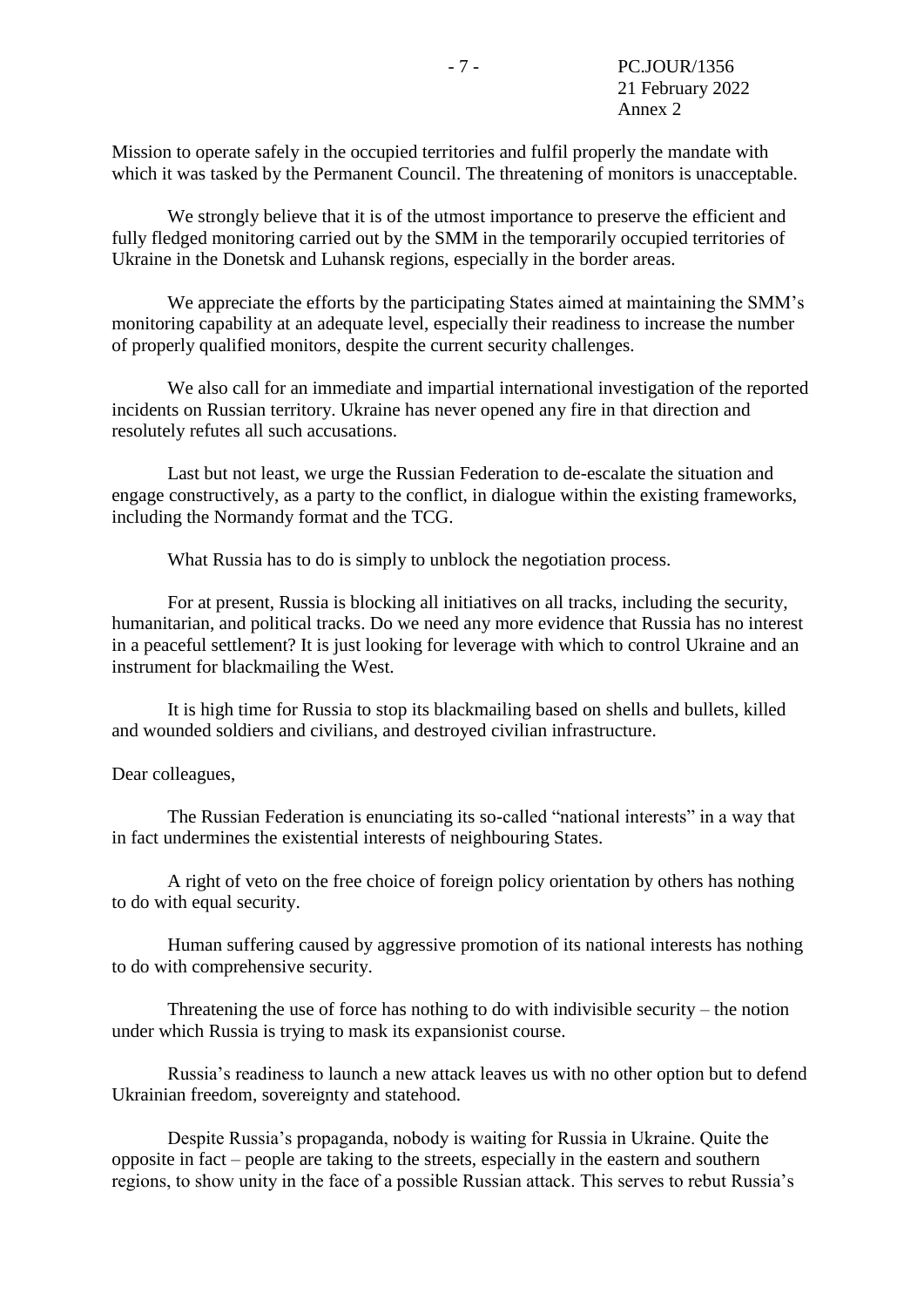propaganda about the alleged mistreatment of Russian-speaking people in Ukraine. There would be no welcome for Russian troops, but resistance instead.

Ukraine, for its part, will continue seeking a diplomatic settlement of the armed conflict, solely on the basis of international law.

Ukrainian citizens live on both sides of the line of contact. Their peace, security and well-being are an absolute priority for Ukraine.

Moreover, our citizens living on both sides of the line of contact deserve a dignified diplomatic settlement of the Russian-Ukrainian conflict that would ensure their freedom and prosperity and not lead to further suffering and subjugation.

As President Zelenskyy stated at the recent Munich Security Conference:

"We are ready to look for the key to the end of the war in all possible formats and platforms. […] What is really important is the understanding that peace is needed not only by us – the world needs peace in Ukraine. Peace and restoration of territorial integrity within internationally recognized borders. This is the only way. And I hope no one thinks of Ukraine as a […] buffer zone between the West and Russia. This will never happen. Nobody will allow that". End of quote.

If Russia is serious about its commitment to peace, there is no room for threats or intimidation.

And if we are serious about our commitment to maintaining peace, it is time for resolute actions and measures in order to prevent a new aggression instead of reacting to one when it is too late.

The people in Ukraine have already endured enough as it is and should not be expected to suffer further.

We are convinced that the most effective way to dispel our concerns about a possible new Russian attack remains the immediate withdrawal by Russia of its troops from the border with Ukraine and from the temporarily occupied Crimean peninsula; the abandonment of its belligerent rhetoric, threats to use force, and disinformation campaign against Ukraine; and the fulfilment in good faith of the security provisions of the Minsk agreements.

Mr. Chairperson, I kindly request that our statement be attached to the journal of the day.

Thank you, Mr. Chairperson.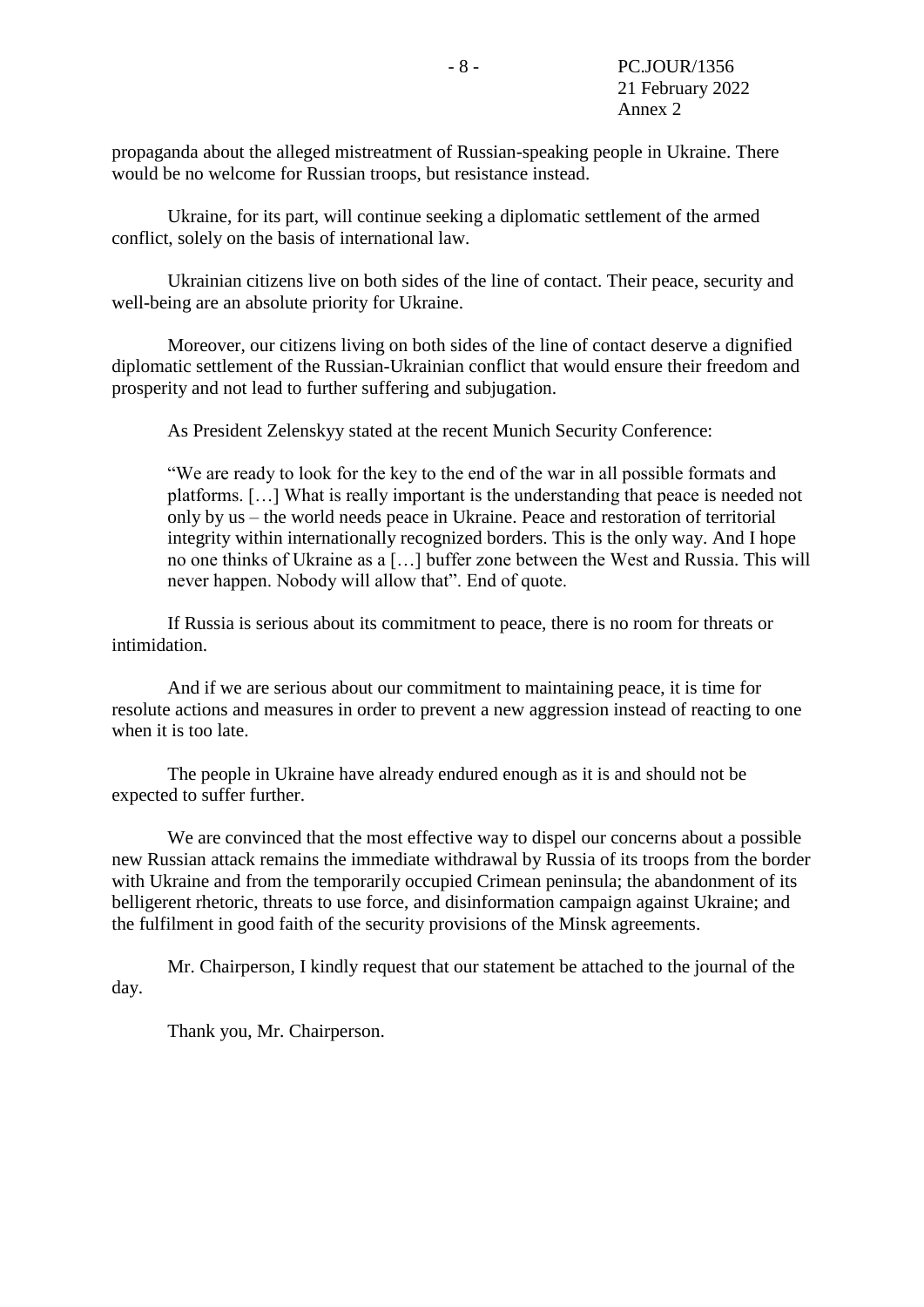

PC.JOUR/1356

ENGLISH Original: GERMAN

**1356th Plenary Meeting** PC Journal No. 1356, Agenda item 1

### **STATEMENT BY THE DELEGATION OF AUSTRIA**

Mr. Chairperson, Esteemed colleagues,

Austria fully aligns itself with the statement made by the European Union. In addition, allow me to make a few remarks in my national capacity and on behalf of the Federal Minister.

At the outset, I should like to thank Ambassadors Kinnunen and Çevik for their valuable work under the most difficult conditions, their impartiality and their sober, pragmatic assessment of the situation.

Let me be clear: When the breach of international law and the use of military force is being considered an option, when disinformation and the manipulation of people's opinions is being used as a weapon, then several red lines have been crossed – legally, politically and morally. That is why our full solidarity belongs to Ukraine at this time.

Mr. Chairperson,

We are at a crossroads in Europe's history: Do we want to halt the downward spiral of the past months or do we want to slide knowingly into a political, military and human catastrophe? Lasting stability and security in Europe is only possible with Russia, not against it. On the other hand, lasting stability and security for Russia is only possible with Europe, not against it.

Especially here, in the OSCE, it must be the goal of all of us to prevent a further escalation of the situation or even a war. It is precisely here, in the OSCE, that all parties involved should choose the path of diplomacy and dialogue. For it is the OSCE that is the appropriate place for us to set out our differences and resolve them in a civilized manner, with mutual respect and without the use of force. It is this path – the peaceful settlement of disputes – to which we all committed ourselves almost 50 years ago in the Helsinki Final Act.

Our Organization does not lack formats and tools, but political will. It is our duty to use these instruments honestly and in a results-oriented manner. I therefore call on Russia to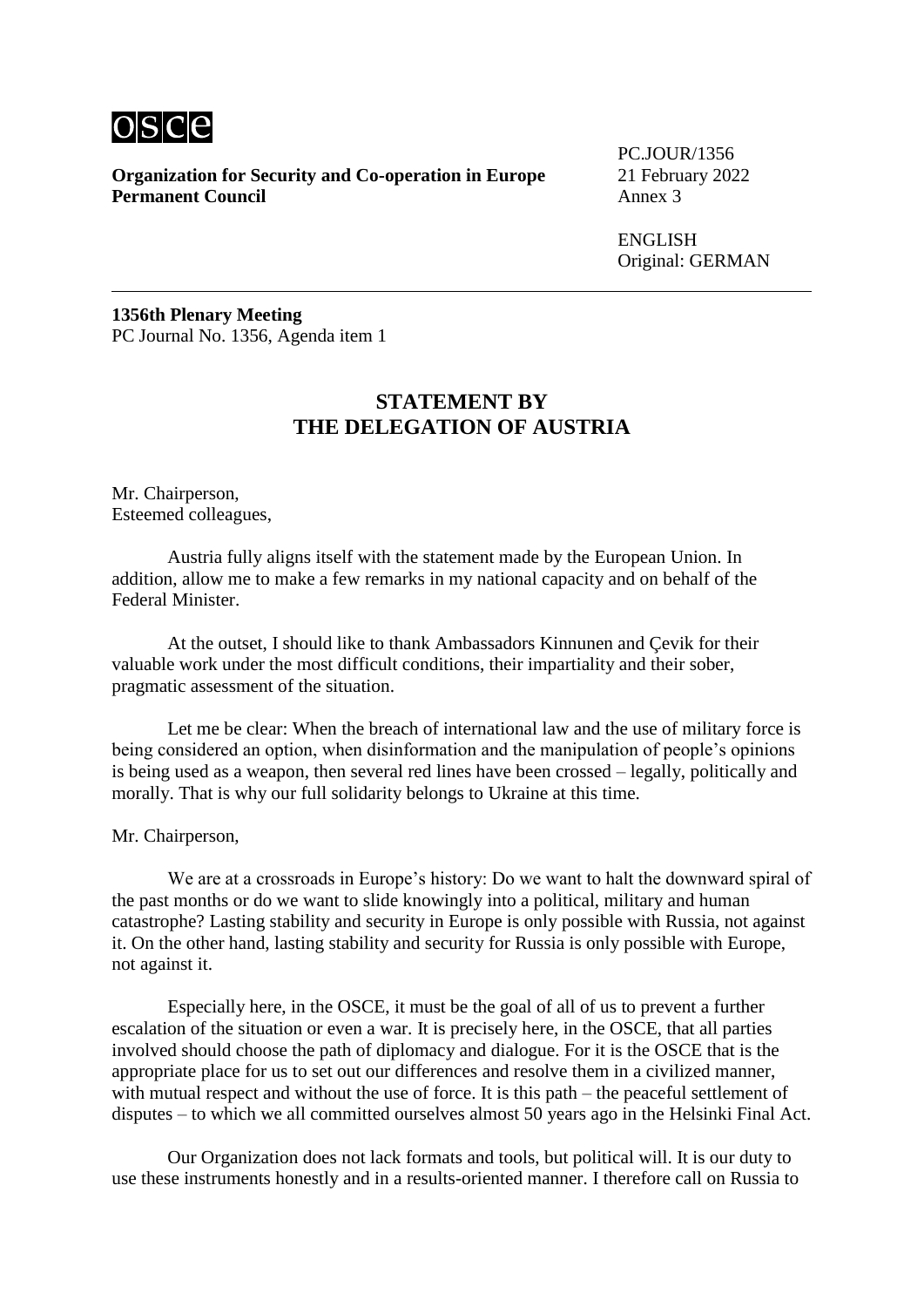give the Renewed European Security Dialogue launched by the Polish OSCE Chairmanship a chance to enable us to reduce tensions together in a credible and comprehensible way and to make the much-cited "toolbox" of our Organization effective.

This includes the immediate, substantial withdrawal of Russian military forces from the border region with Ukraine and comprehensive compliance with the voluntary commitments in the fields of risk reduction and transparency as set out in the Vienna Document. It is also incumbent on all of us to fully support active engagement by the Chairmanship and the Troika to defuse the current situation. Austria stands ready to do its part.

Mr. Chairperson, Ladies and gentlemen,

Further military force and warfare – conventional, cyber or hybrid – would not solve a single problem but would only create more suffering. This path would leave us all as losers. We must and can prevent this together.

Mr. Chairperson,

I request that this statement be attached to the journal of the day.

Thank you for your attention.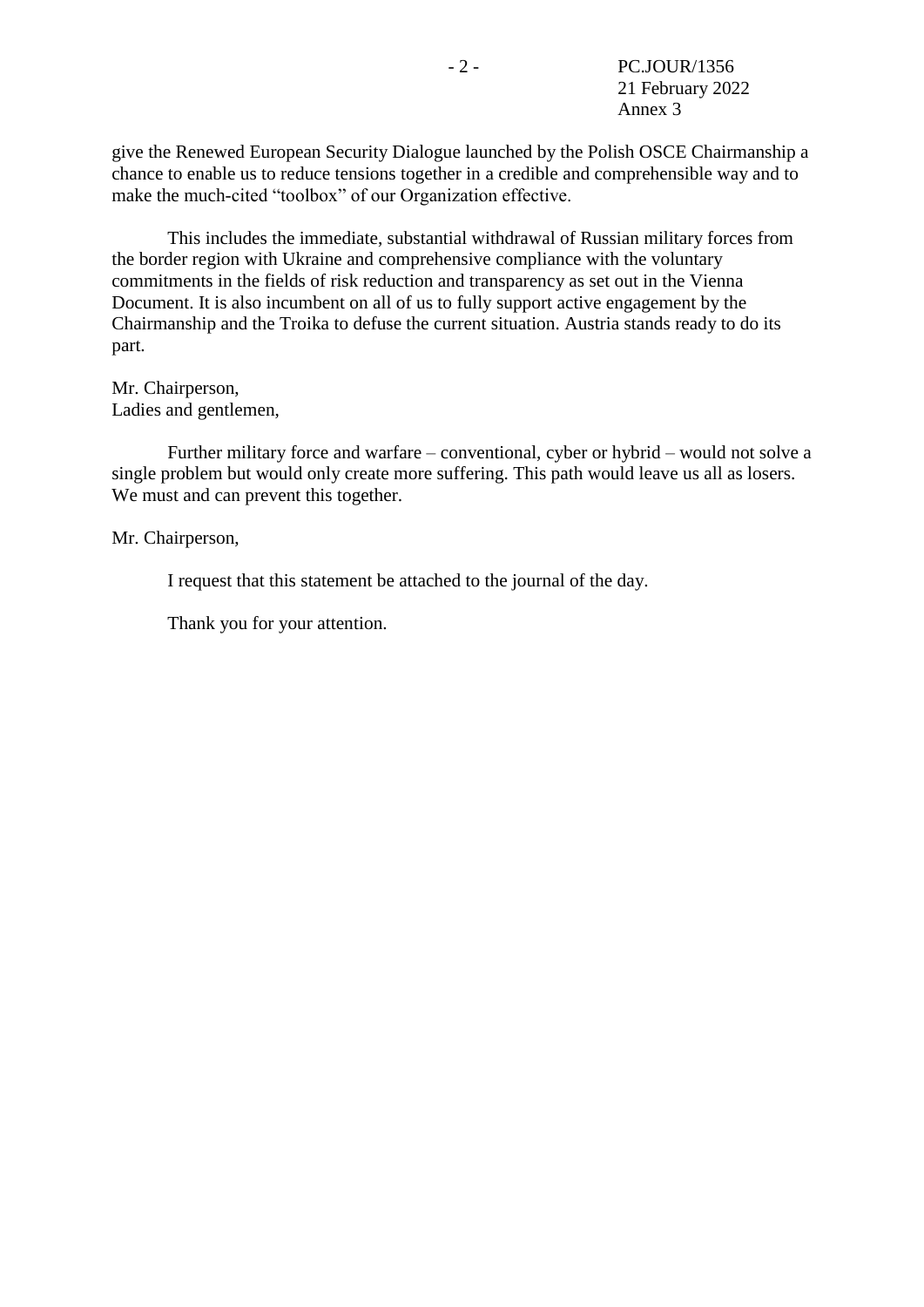

PC.JOUR/1356

Original: ENGLISH

**1356th Plenary Meeting** PC Journal No. 1356, Agenda item 1

# **STATEMENT BY THE DELEGATION OF CANADA**

#### Mr. Chairperson,

I thank you and your team for convening this meeting today, and Canada looks forward to hearing more about the fact-finding mission mentioned. I would also like to thank Ambassador Çevik and Ambassador Kinnunen, and Secretary General Schmid for your reports, and to you and your teams for your very important work.

#### Mr. Chairperson,

Canada deplores the situation that Russia has created and continues to stoke in eastern Ukraine. Since we met in this room three days ago – for a Vienna Document meeting in which Ukraine had sought de-escalation, but that Russia refused to attend – we have seen an inordinate increase of ceasefire violations, and in particular explosions, initiated by the Russian-backed armed formations. This is resulting in a precarious degradation of the security situation along the entire line of contact. We condemn the use of heavy weaponry and indiscriminate shelling of civilian areas, including damage to critical civilian infrastructure, which constitute a clear violation of the Minsk agreements.

The armed formations are shelling residential areas, have shelled an elementary school, and are shelling Ukrainian armed forces positions, leading to the death of 34-year-old Captain Anton Sydorov. In the face of this offensive, the Ukrainian armed forces are showing phenomenal restraint: they remain in their positions, with their Minsk-proscribed weapons in designated storage areas, and in compliance with July 2020 agreement to strengthen the ceasefire regime.

The same cannot be said for the Russian-backed armed formations. There, we see the deliberate creation of a climate of fear, telling civilians to leave the non-government controlled areas, with Russia announcing that it will pay 10,000 roubles those who "evacuate" to Rostov and Voronezh. The armed formations are also forcefully conscripting men between 18 and 55 years of age, to prepare for the supposed "imminent attack" from Ukraine. We condemn the countless attempts by Russia and its armed formations so far this month to spread and perpetuate the blatantly false narrative that Ukraine is intending to regain control of those areas under separatist control by force.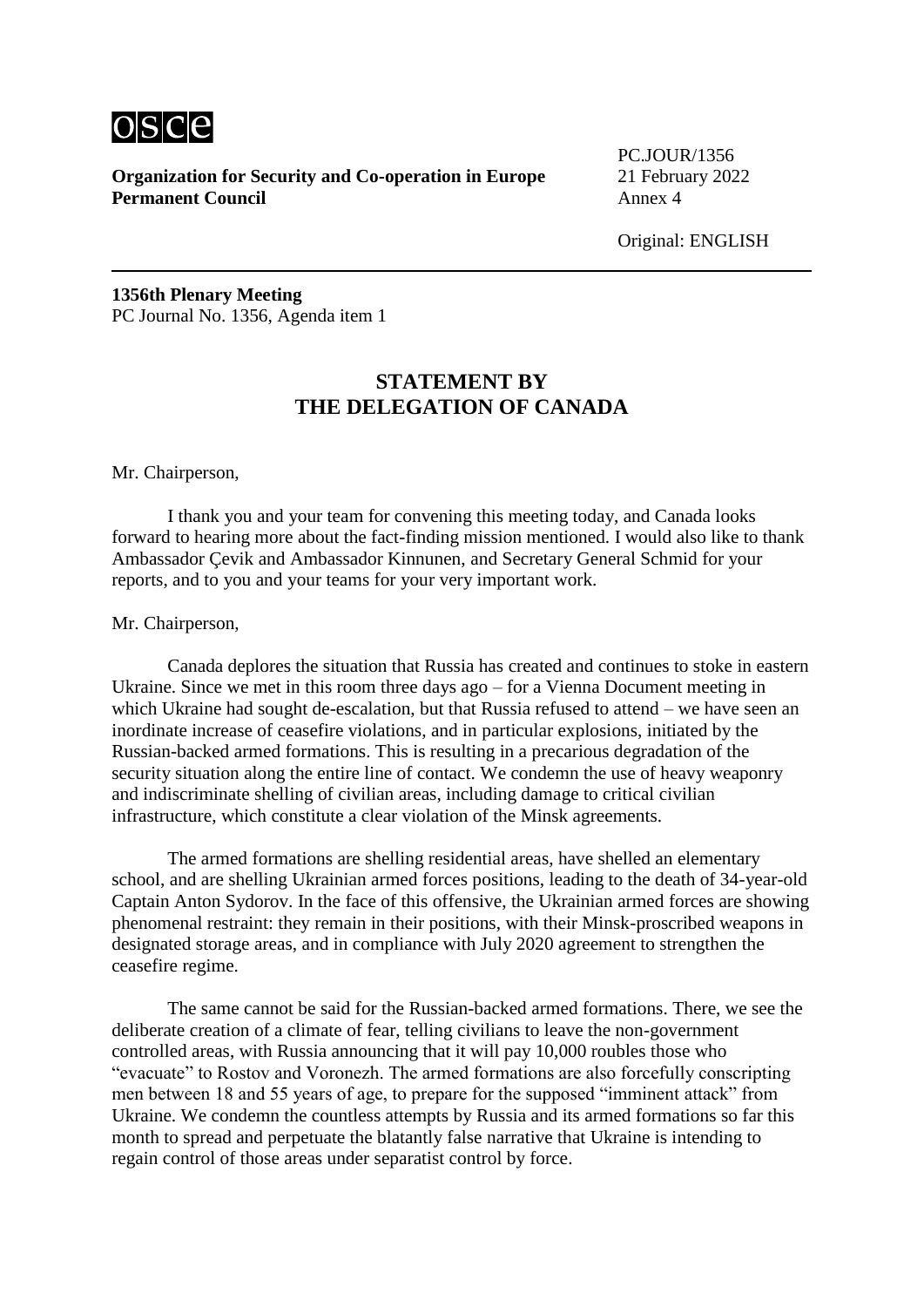Let us be exceedingly clear. Since 2014, Ukraine has never launched an offensive into the non-government controlled areas. The proposition that Ukraine would choose this moment, with over 170,000 Russian troops at its doorstep, to suddenly try and seize control of the non-government controlled areas by force has no basis in reality and defies any concept of logic. It is an absurd and preposterous contention. But what is obvious is that Russia now has enough military power in place to launch a massive attack on Ukraine. With the false narratives it is deploying, it is becoming ever more clear that Russia is attempting to recycle its script from Georgia in 2008 and Ukraine in 2014 to deceive the world. This will not work.

#### Mr. Chairperson,

At any point, Russia can choose to engage in dialogue and diplomatic solutions to address its security concerns. Many options have been put on the table, including at the OSCE: the Chairmanship's Renewed European Security Dialogue, last week's Vienna Document Chapter III meetings, and Saturday's emergency Trilateral Contact Group (TCG) meeting. It has thus far refused to engage in any of these. By contrast, Ukraine is using every available option to engage in dialogue, including by initiating the Vienna Document discussions last week, and by requesting emergency TCG meetings to discuss this concerning surge in ceasefire violations. Russia also has the option to engage constructively in a diplomatic solution and to de-escalate the situation before it is too late. It has not done so, and there must be no doubt whatsoever: If Russia further invades Ukraine, it will have done so in a deliberate, premeditated manner.

We fervently hope that Russia chooses a different path. There is always a diplomatic option. But if Russia chooses further military aggression against Ukraine then Canada and its allies and partners will stand with Ukraine and impose massive consequences and severe costs on the Russian economy.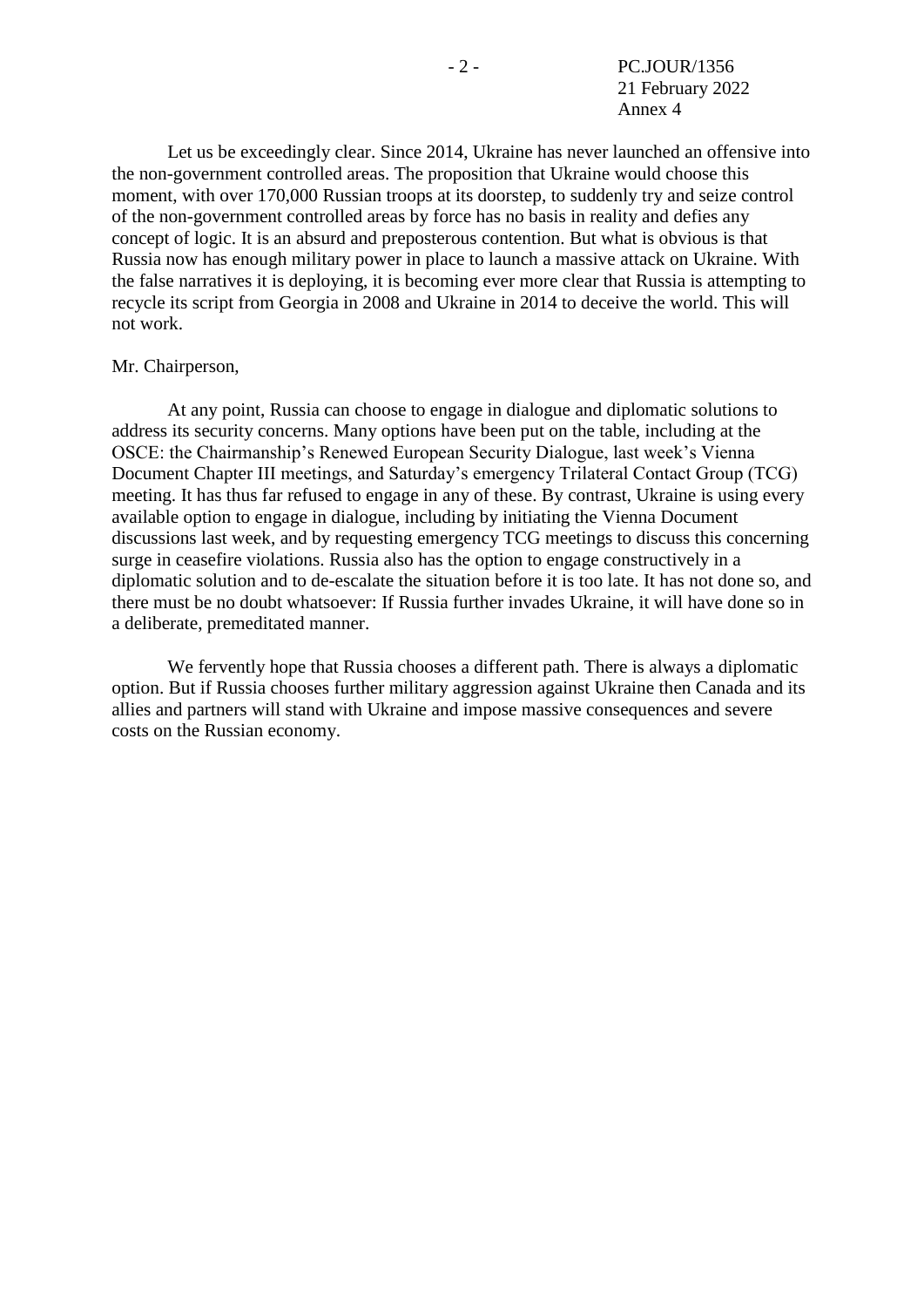

PC.JOUR/1356

ENGLISH Original: RUSSIAN

**1356th Plenary Meeting** PC Journal No.1356, Agenda item 1

### **STATEMENT BY THE DELEGATION OF THE RUSSIAN FEDERATION**

Mr. Chairperson,

We once again welcome the distinguished Ambassadors Mikko Kinnunen and Yaşar Halit Çevik to today's special meeting of the Permanent Council. We listened carefully to their reports delivered against the backdrop of the sharply deteriorating situation in eastern Ukraine.

As we speak, there are reports of intensified fighting along the entire line of contact, large-scale shelling of the suburbs of Donetsk and Luhansk and operations by Ukrainian sabotage and reconnaissance groups in certain areas of Donbas. Over the past few days, several shells have been fired from Ukrainian territory towards the Russian border. This morning, border infrastructure in the Rostov region of the Russian Federation was damaged as a result of such an incident. In addition, an attempted violation of the Russian border by a Ukrainian sabotage and reconnaissance group consisting of at least five individuals and two armoured vehicles was recorded nearby.

The current escalation in Donbas is caused by the tacit connivance of a number of Western countries in the Ukrainian authorities' refusal to fulfil in good faith their obligations under the Minsk Package of Measures of 12 February 2015, which was endorsed by United Nations Security Council resolution 2202. I would remind you that the document should have been fully implemented by the end of 2015 through direct dialogue between the representatives of the conflicting parties – the Ukrainian Government and the authorities in Donetsk and Luhansk – and with the assistance of the OSCE and its Special Monitoring Mission to Ukraine (SMM). In accordance with the Package of Measures, the settlement is based on a number of politico-military commitments: a complete ceasefire, the withdrawal of weapons, the disengagement of forces and hardware of the parties to the conflict, constitutional reform with the enshrining of a special status for certain areas of Donbas on a permanent basis, an amnesty for the participants in the events in Donbas, the holding of local elections, the resumption of socio-economic ties and so on. Virtually none of this has been done, first and foremost because the tasks of the Ukrainian authorities backed by nationalists have not changed – fostering Russophobia, forced Ukrainization and suppressing dissent.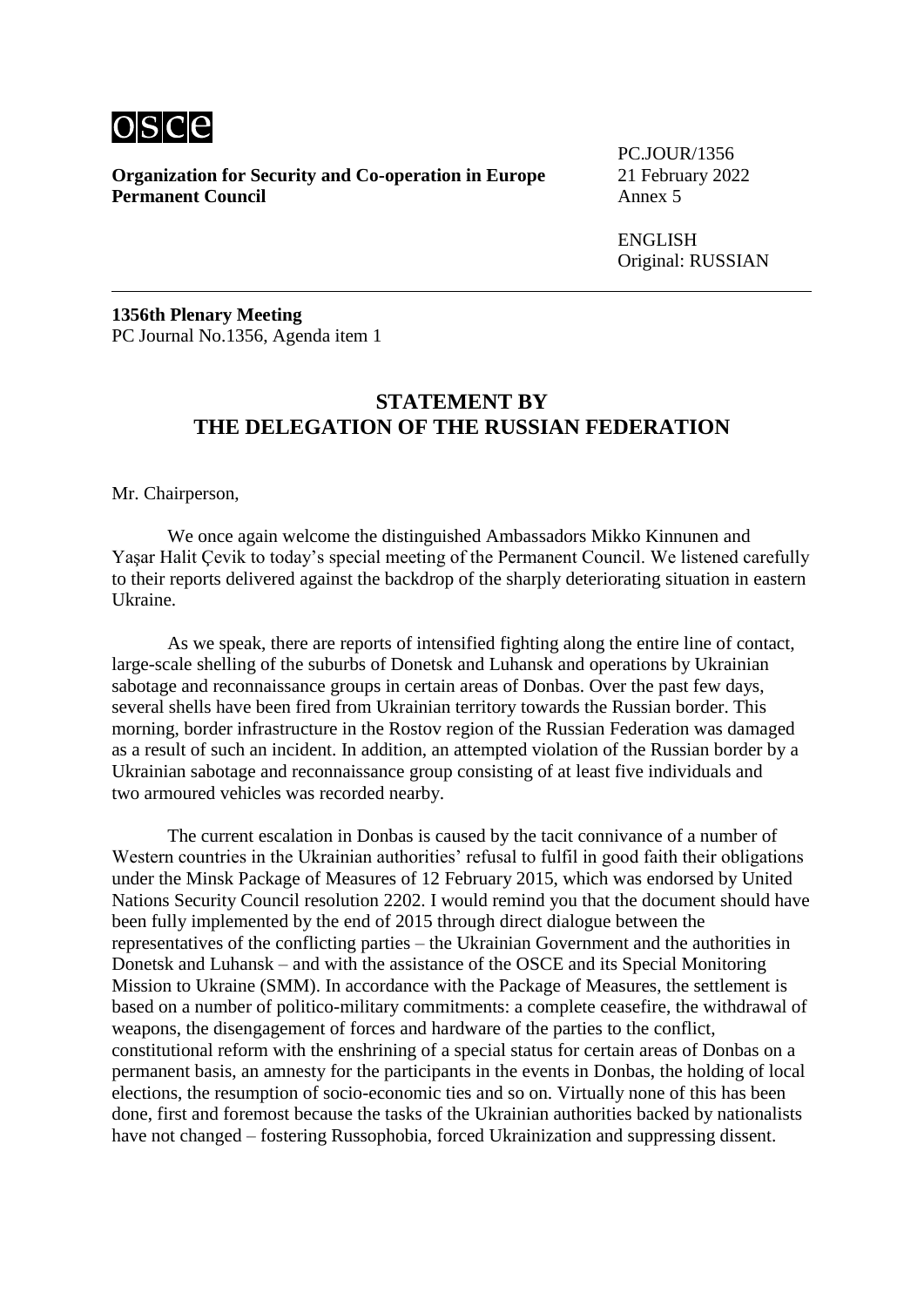Coming to power in 2019, the current President of Ukraine, Volodymyr Zelenskyy, had enormous support from voters who believed his promises of achieving peace in Donbas within one year and implementing the Minsk agreements. In practice, however, he set himself against his own electorate. Under pressure from the nationalists and his external handlers, he has chosen to sabotage the Minsk agreements and pretend to participate in the settlement process. Today, after almost three years in power, the current President of Ukraine openly claims that he is not satisfied with a single paragraph of the Package of Measures and that the document itself is allegedly "third-rate". Other Ukrainian officials are increasingly stating that the Minsk agreements are not binding or are unworkable in principle. For example, the Secretary of the National Security and Defence Council, Oleksii Danilov, the current Minister of Defence and former Deputy Prime Minister and Minister for Reintegration, Oleksii Reznikov, and most of Ukraine's representatives in the Trilateral Contact Group (TCG) have repeatedly made such statements.

The simulation of diplomatic efforts for a settlement by the Ukrainian Government's representatives and the empty bustle in the TCG merely serve as a smokescreen for the Ukrainian authorities to prepare for a scenario that was announced long ago – their so-called Plan B. As far back as December 2019, Mr. Zelenskyy said that such a plan for the "return of territories" had been worked out by the National Security and Defence Council of Ukraine. It is becoming clear that the Plan B involves an attempt to carry out a lightning-fast offensive in Donbas and, of course, does not provide for any direct dialogue with the region's representatives.

The Ukrainian authorities' willingness to pursue a military scenario is reinforced by a number of NATO member countries delivering lethal weapons that could be used for offensive purposes. In addition, hundreds of so-called instructors – in fact, military personnel of foreign armed formations from the United States of America, the United Kingdom, Canada and a number of other countries – have been methodically preparing the Ukrainian military for offensive operations in urban areas and training them in the use of foreign weaponry in recent years.

All this, coupled with the *de facto* flight of personnel hailing from a number of Western countries from the SMM and from Ukraine in general suggests very unpleasant historical parallels. Military solutions in conflict regions within the OSCE's area of responsibility and beyond have been implemented under similar schemes of Western-centric logic. For example, in the former Yugoslavia and its autonomous province of Kosovo, where a group of OSCE participating States, drawing on the "rule of force", proceeded to bomb the territory of another OSCE participating State in violation of international law. No one has yet been held accountable. We can also take a broader global view and recall the course of events in Iraq, Syria, Libya and so on.

We did not have to wait long for the result of the Ukrainian Government's persistent sabotage of the Minsk agreements and Ukraine "being pumped full" of foreign weapons – the situation at the line of contact has deteriorated sharply and armed provocations by the Ukrainian security forces have resumed. In recent days, the SMM has recorded a spike in ceasefire violations along the line of contact and an increase in the use of heavy weapons prohibited by the Minsk agreements.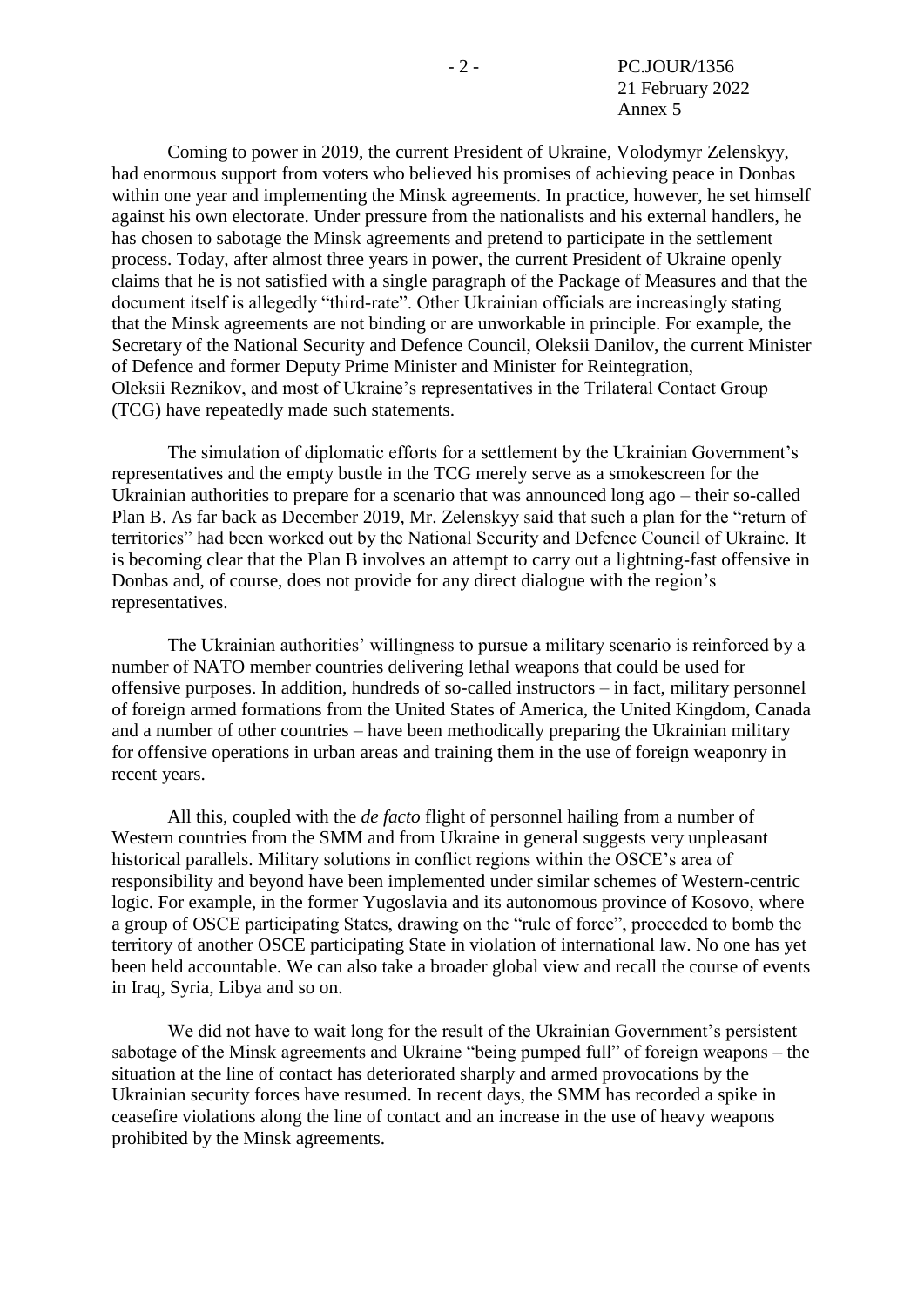The Mission was unable to confirm which side was responsible for the alleged shelling of a kindergarten in Stanytsia Luhanska in territory controlled by the Ukrainian military. Meanwhile, information on water and gas infrastructure facilities and the many residential buildings destroyed by shelling in certain areas of Donbas has not been reflected in its reports. Of extreme concern are the reports by the Luhansk authorities of an attempt by the Ukrainian armed forces in the early hours of 20 February to break through near the settlement of Pionerske, which resulted in the death of two civilians. In addition, there are reports of an attempt by a sabotage group to break through to the Novoazovsk district in the south of the Donetsk region in the early hours of 21 February and of the shelling of the Petrovskyi and Kyivskyi districts of Donetsk city, as a result of which a civilian was killed and two school buildings were seriously damaged. We expect the SMM to clarify all reports of destruction and casualties thoroughly and promptly and to reflect them in its reports in a timely manner.

The logic of the OSCE leadership's actions also raises questions. Last week, the distinguished Secretary General, Ms. Helga Schmid, announced the launch of an "early warning" mechanism. We may recall how silent the OSCE was when, for example, in October 2021, the Ukrainian military carried out offensive operations in the south of the Donetsk region. At that time, the SMM confirmed the advance of the Ukrainian armed forces by more than a kilometre and their construction of engineering structures near the settlements of Hranitne and Staromarivka. As I recall, these actions led to an escalation along the entire line of contact, during which the Ukrainian armed forces used freshly delivered foreign strike weapons systems. Where was the "early warning" then? Ultimately, this mechanism should have been launched eight years ago, at the height of the events on the Maidan that triggered the start of the bloody conflict, or when the fiercest fighting was taking place in Donbas in August 2014 and January–February 2015.

We were surprised at the joint statement by the distinguished OSCE Chairperson-in-Office, Zbigniew Rau, and Secretary General Schmid of 18 February, in which, among other things, they deplore – as mentioned – "the spreading of disinformation about an imminent military action by Ukrainian government forces". At the same time, there has been no reaction on the part of the OSCE leadership and no warning against whipping up hysteria and confrontation, when in recent months false "predictions" of a mythical "Russian invasion of Ukraine" (with postponed dates every week) have been heard in political circles and the press in a number of countries.

All this raises very serious questions in terms of the OSCE leadership's ability to make a constructive contribution to the settlement of the internal Ukrainian crisis objectively and without any bias.

#### Ambassador Kinnunen,

We cannot hide our disappointment that you have joined the campaign to actually try to justify the actions of the Ukrainian military in the face of the current escalation in Donbas. We regret that you did not heed the signals regarding the need to remain impartial that were sent to you in Moscow on 15 February when you accompanied OSCE Chairperson-in-Office Rau. These manifestations of partisanship will hardly contribute to the success of the TCG's work under your leadership.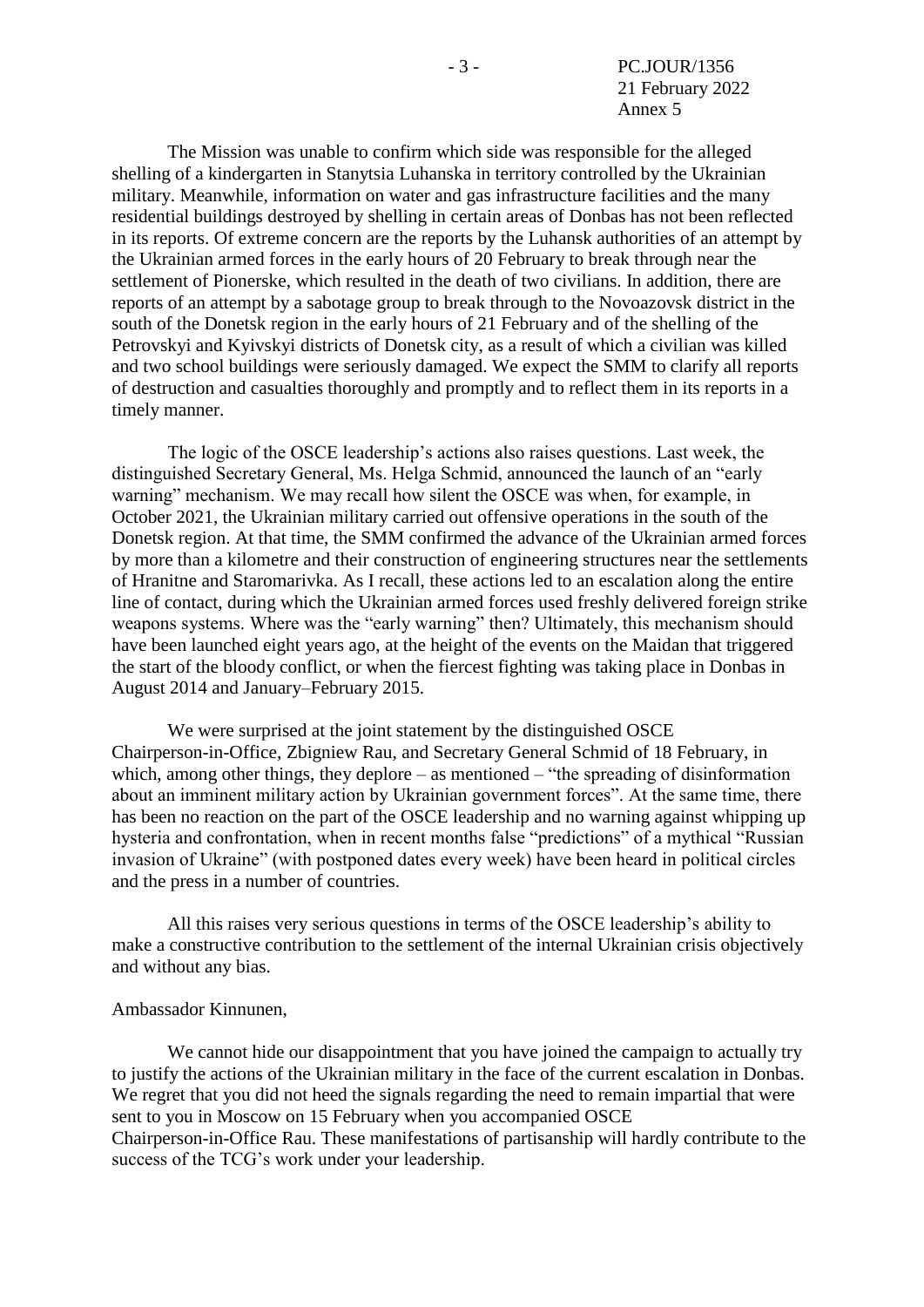Please share with us your reasons for being confident that the Ukrainian General Staff has no offensive plans. Do you have written assurances from the Commander-in-Chief of the Armed Forces of Ukraine, Valerii Zaluzhnyi, to that effect? Perhaps, with your participation, an agreement was reached in the TCG in which the Ukrainian representative confirmed in writing that no offensive operations were being planned? It is worth recalling today how, for almost a year, the Ukrainian military leadership refused to publish orders in accordance with the ceasefire-strengthening measures agreed on in July 2020 in the TCG.

We would stress that there is a group of several thousand Ukrainian armed forces concentrated near the line of contact in Donbas. Representatives of the Ukrainian leadership at various levels are making statements that essentially negate the Minsk agreements and pave the way for a settlement of the so-called Donbas issue by force.

Incidentally, today marks exactly eight years since the signing in Kyiv of the agreement between the then President, Viktor Yanukovych, and the leaders of the protests on resolving the political crisis in Ukraine. High-ranking representatives of France, Germany and Poland, who put their signatures to that document, acted as guarantors for the agreement. The very next day, with their tacit connivance, the text was trampled underfoot: representatives of the opposition, with the support of illegal armed groups and nationalist formations, carried out a coup d'état, proclaiming themselves the new government. All this led to an armed civil conflict in eastern Ukraine. A similar approach can apparently be observed now with regard to the Minsk agreements: their sabotage is met with similar condonation from abroad. This has the potential to bring about another wave of bloodshed.

Urgent measures are needed to force the Ukrainian Government to abandon its military logic and to begin the full implementation of the Minsk Package of Measures of 12 February 2015 as soon as possible in direct dialogue with the representatives of Donetsk and Luhansk. The key to lasting peace, the restoration of civil accord in Ukraine and the defusing of the tension around this country lies in the implementation of the Minsk agreements in good faith. All that the Ukrainian Government needs to do is sit down at the negotiating table with the representatives of Donbas and agree on and implement political, military, economic and humanitarian measures to end the conflict.

I request that this statement be attached to the journal of today's special meeting of the Permanent Council.

Thank you for your attention.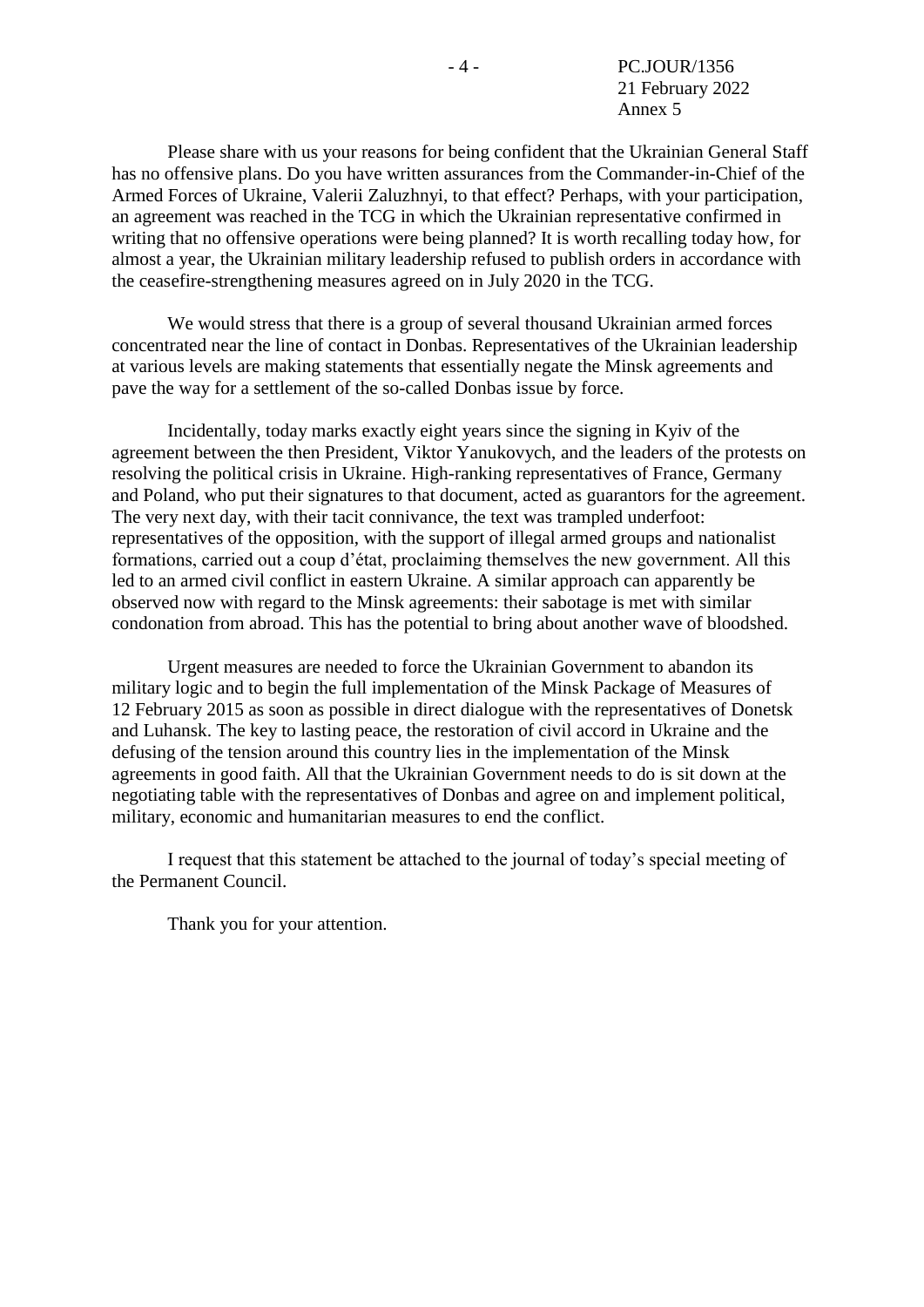

PC.JOUR/1356

**1356th Plenary Meeting** PC Journal No. 1356, Agenda item 1

# **STATEMENT BY THE DELEGATION OF THE UNITED STATES OF AMERICA**

Thank you, Mr. Chairperson.

And thanks to you both, Ambassadors Kinnunen and Çevik, for your briefings today and for your tireless efforts at peacemaking. We are grateful for everything you are doing. And, yes, facts matter.

Dear colleagues, today we sit on the precipice of a full-scale Russian war against Ukraine. It is a very difficult conclusion to have to reach. So many participating States around this table have dedicated so much energy to the diplomatic path, looking for all possible ways to de-escalate in keeping with our core principles. We took Russia's security concerns seriously. We put new proposals on the table. We tried to think of new transparency, confidence-building, and arms control concepts that would help us build a stronger and more durable European security architecture. We launched a new European Security Dialogue to spur creative ideas and to allow every country at this table to have a voice in our collective security. And we remain – and always will remain – committed to dialogue and diplomacy. And to peace. Especially to peace.

But facts are stubborn: none of us can ignore that Russia's forces have been growing at an alarming rate, and that so many strike troops are poised for attack within mere kilometres of Ukraine's borders. And all of this is coincident with a massive and unusual troop deployment in Belarus immediately adjacent to Ukraine's border – a so-called "exercise" that we were all told would end yesterday, but which has now been indefinitely extended. Coincident with a large-scale nuclear exercise. Coincident with a massive naval build-up in the Black Sea and the Sea of Azov. Coincident with bellicose rhetoric suggesting Ukraine either should not be a State or should not have an independent foreign policy.

Colleagues, I know many in this room thought several months ago that perhaps we were just witnessing an exercise in coercive diplomacy. And while none of us can predict the future, we also cannot ignore such an unprecedented threat of force. History teaches us that threats of force – whether euphemistically called "military-technical means" or whatever other term of art – all too often devolve into the actual use of force. Innocent lives are at stake, and for that reason we must redouble our efforts at preventing this war of aggression from being launched.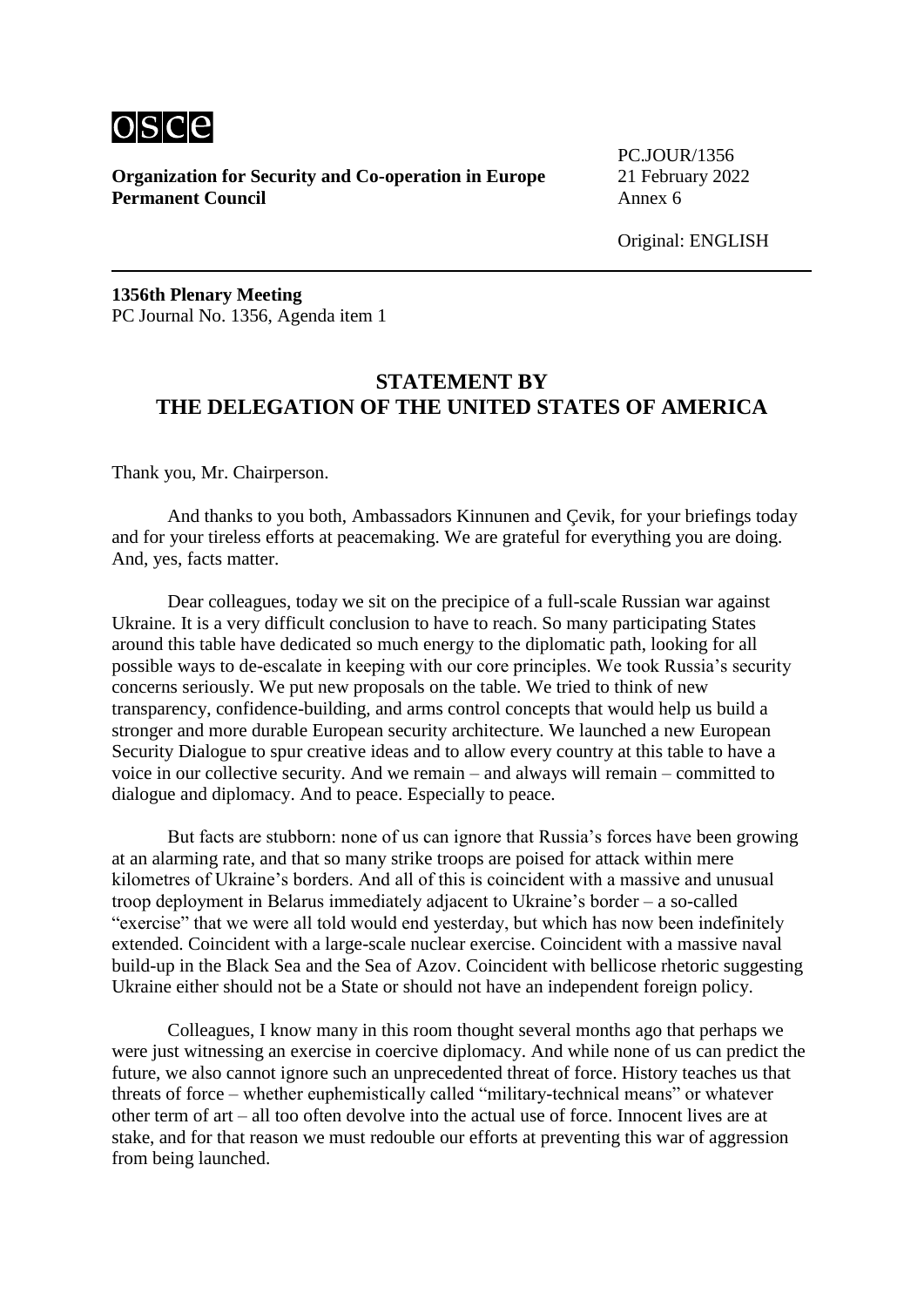Colleagues, as you all know, this is the most significant military mobilization in Europe since the Cold War. Russian soldiers, tanks, aircraft, and ships encircle Ukraine. Already we have witnessed cyberattacks against Ukraine. But I would be remiss to use the passive voice. We have technical information that links the Russian Main Intelligence Directorate, or GRU, to the distributed denial of service attacks last week against the Ukrainian banking systems. Finally, let us not forget that the Special Monitoring Mission to Ukraine's (SMM) recorded ceasefire violations in recent days have more than doubled last year's daily average, as Ambassador Çevik just noted.

Let me be as clear as I possibly can. This is not hype. This is not hysteria. This is not a provocation. Despite what Russia tries to allege, the cold hard truth is that Russia is right now trying to create a pretext for military action. We have been predicting this and sharing information in real time about the possibility of a false flag operation.

To anyone familiar with Russian tactics, this is not new. It comes straight from the playbook based on denial, deception, and disinformation – aimed at creating just enough plausible doubt to keep us off balance until it is too late. We saw this in Ukraine in 2014. We saw it in Georgia in 2008. And last week, the world saw a prime example of Russia's deception with its fake withdrawal of forces from the Crimean peninsula. Instead of de-escalating, Russia has actually considerably increased its build-up of forces and equipment near Ukraine, in Belarus, and in the Black Sea.

Whenever we discuss Russian aggression against Ukraine in this Council, Russia invariably repeats its assertion that it is not a party to the conflict in Ukraine. It attempts to propagate the false narrative that it is merely a "mediator," as if the rocket launchers, electronic warfare systems, and tanks in the Russian-controlled parts of Donetsk and Luhansk were produced locally, commanded and controlled by locals. Nothing could be further from the truth. Let us recall that not long ago, a Russian court acknowledged the presence of tens of thousands of Russian troops in the Donbas. We therefore call on Russia, as a signatory of the Minsk agreements and as the aggressor in this conflict, to honour its commitments to international peace and security.

Let us also pause to think about what war actually means. It means carnage. It means humanitarian disaster. It means the deaths of civilians: innocent men, women and children. Like the 14,000 who have already died in this war since 2014. War also means occupation, imprisonment, torture. Already we have received reports of forced mobilization of men and boys, taken against their will to assembly points and then on to the front lines in the Russian-controlled parts of Donetsk and Luhansk. And let us be clear: this would be an offensive war, a war of choice, planned for months in advance. All that separates us from this war right now is one fabricated pretext.

The United States and its allies have been clear that our response should Russia attack Ukraine will be unified, swift, and severe. We have been clear that if Russia further invades Ukraine, it will become a pariah to the international community, it will become isolated from global financial markets, and it will be deprived of the most sophisticated technological inputs. We have also been equally clear that there is still a diplomatic path forward if Russia is willing to engage. Until the tanks are rolling, the planes are flying, and the aggression has fully begun, we are going to do everything we can to pursue diplomacy. The United States therefore once again urges Russia to stop its dangerous provocations and the pursuit of a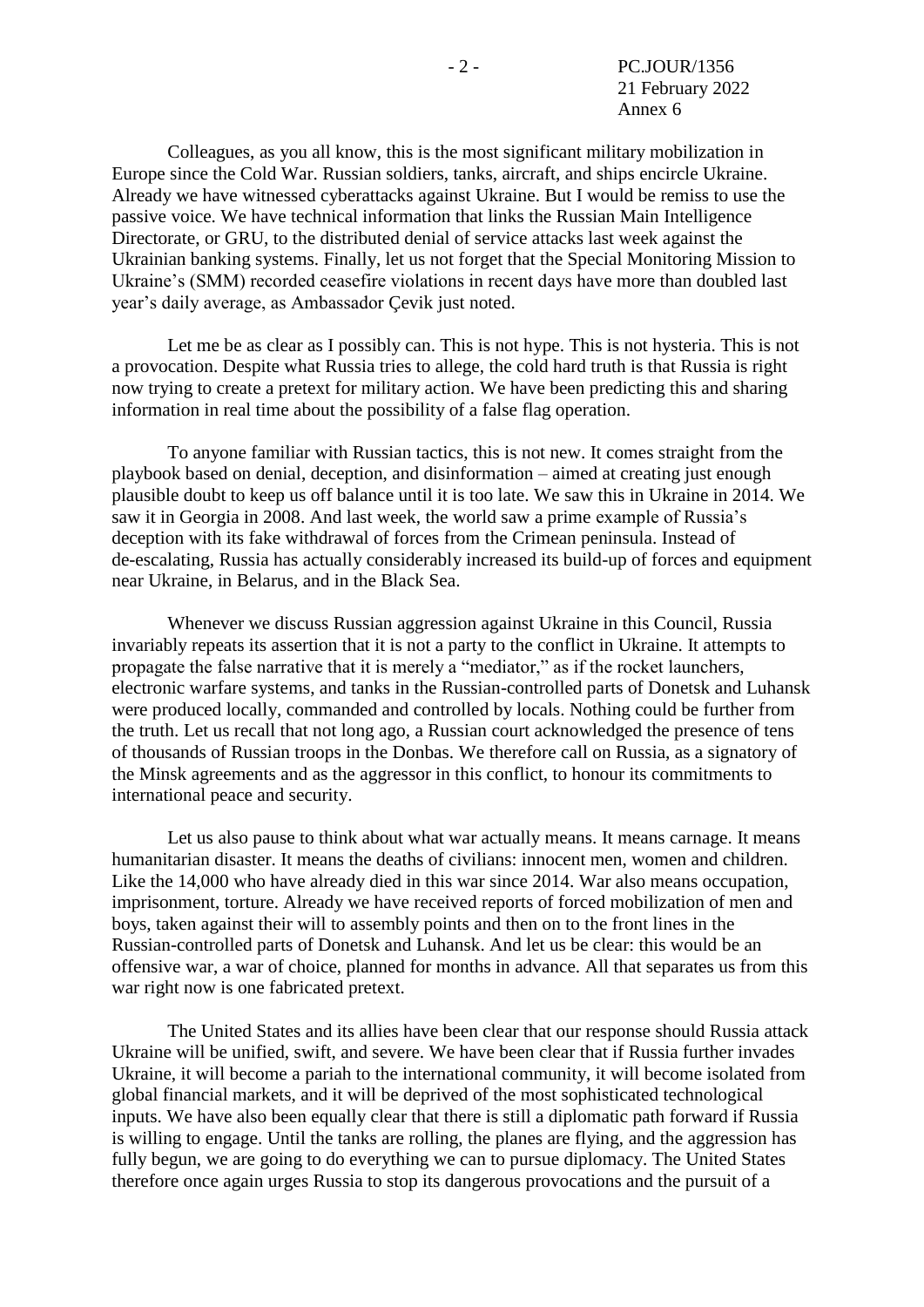pretext to further invade Ukraine. Let us return to the negotiating table before any more lives are lost.

One last thing, Mr. Chairperson, I understand the Russian Security Council is discussing now the possible recognition by the Kremlin of the non-government controlled areas of eastern Ukraine. This would not only be a complete repudiation of the Minsk agreements, which my Russian colleague has just spent a long time discussing, but, indeed, of the sovereignty and territorial integrity of Ukraine within its internationally recognized borders. If carried out, this would again result in the upending of the rules based international order, under the threat of force. This, dear colleagues, is deplorable, and, as the EU Ambassador said, condemnable. And should be, by all of us.

Thank you, Mr. Chairperson.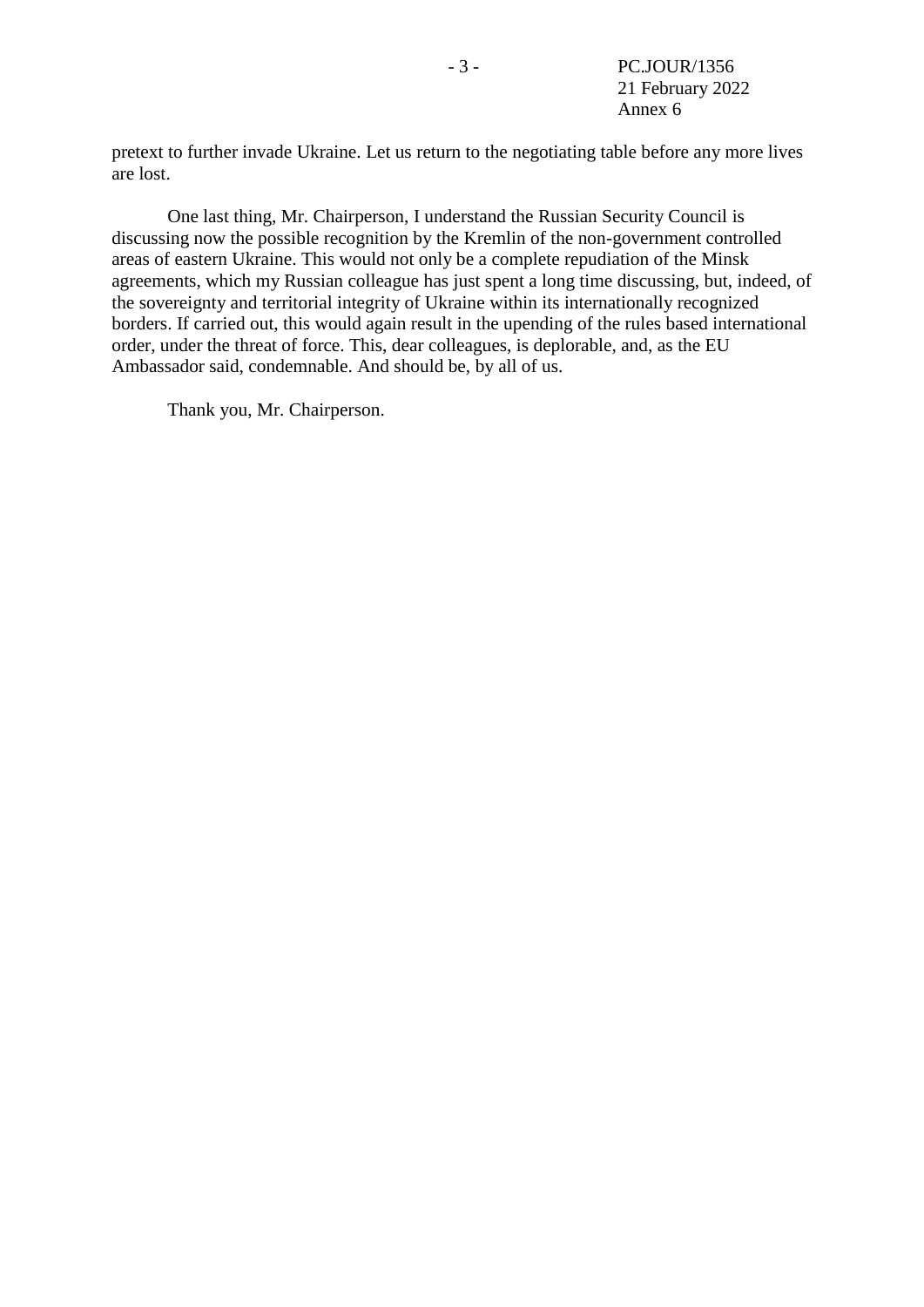

PC.JOUR/1356

Original: ENGLISH

**1356th Plenary Meeting** PC Journal No. 1356, Agenda item 1

## **STATEMENT BY THE DELEGATION OF THE UNITED KINGDOM**

Thank you Mr. Chairperson for convening this special Permanent Council meeting today. And thank you to Chief Monitor Çevik and Special Representative Kinnunen for their updates. We remain strong supporters of the Special Monitoring Mission to Ukraine (SMM) and its impartial approach as the international community's eyes and ears on the ground. We are also grateful for the valuable role of the Trilateral Contact Group in supporting the implementation of the Minsk agreements.

We are entering an increasingly dangerous period. Russia military build-up in and around Ukraine is the largest deployment on the European continent since the end of the Cold War. This is not just "unusual". It is threatening and dangerous to Ukraine, and a challenge to global security and the international order.

Rather than act on its stated commitment to dialogue, Russia is instead showing contempt for the OSCE commitments it has freely signed up to.

It has boycotted every meeting that Ukraine has called under Chapter III of the Vienna Document. Extraordinarily, given the context I have just set out, it is Russia that has accused Ukraine of provocation. Every step of the way, Russia has obfuscated, distracted and delayed.

This is in stark contrast to the approach taken by Ukraine. In the face of highly provocative actions by Russia, Ukraine has made massive diplomatic efforts to reduce tension. Ukraine has continued to engage constructively in the Normandy format and the Trilateral Contact Group. Ukraine repeatedly continue to ensure the SMM's ability to monitor in government-controlled areas, unlike Russia's proxies who systematically attempt to restrict the Mission's movement.

Here in Vienna, Ukraine has welcomed the Polish Chairmanship's initiative to hold the Renewed European Security Dialogue. Ukraine has welcomed the early warning issued by the OSCE Secretary General and expressed readiness to consider further OSCE action to reduce tensions. Ukraine has used the OSCE Vienna Document processes to share its concerns and given Russia the opportunity to answer questions on its unusual military activity.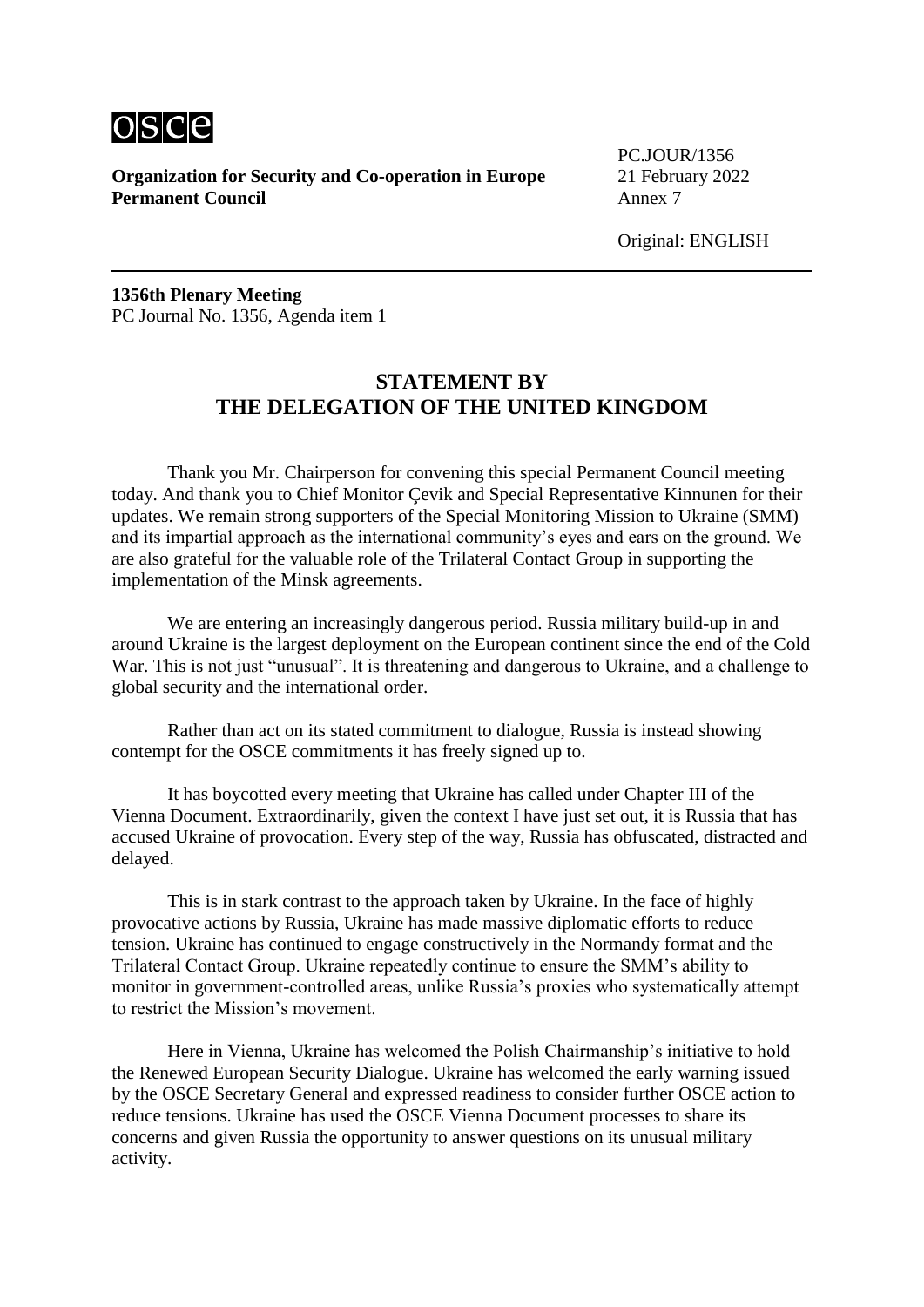If the Kremlin is serious about a diplomatic resolution then it needs to engage properly and commit to meaningful talks at the OSCE.

Mr. Chairperson, we share the deep concern expressed by Chairperson-in-Office Rau and Secretary General Schmid about the significant increase in armed violence in eastern Ukraine. In its 18 February report, the SMM reported almost 900 ceasefire violations, including over 600 explosions. On 19 February this figure had risen to over 1,500 ceasefire violations, the overwhelming majority of which were explosions. We condemn the use of heavy weaponry and indiscriminate shelling of civilian areas, which constitute a clear violation of the Minsk agreements.

We note that the vast majority of weapons in violation of withdrawal lines observed by the SMM are in non-government controlled areas and that the Mission reported a significant increase in the number of heavy weapons observed in training camps belonging to Russia-backed armed formations in November and December compared to September and October.

We welcome the efforts of Ambassador Kinnunen to convene an extraordinary meeting of the Trilateral Contact Group and in effort to address this worrying escalation. We regret that Russia and its proxies chose again to boycott.

We must ask ourselves why? Why, if separatist leaders fear for their security will they not engage in dialogue? Why, if Russia believes Ukraine is preparing for an offensive will it not engage in dialogue?

Because they do not want transparency. They do not want to engage in risk reduction. Instead, they want to continue to wage a disinformation campaign intended to destabilize and create a false pretext for an invasion of Ukraine.

We need look only at the measures taken on 18 February by the self-proclaimed "People's Republics". Separatist leaders claimed they were facing an imminent attack from Ukraine. They took to the airwaves to order "emergency" evacuations. But independent experts from multiple countries have since confirmed that metadata attached to the videos prove they were recorded on 16 February.

The United Kingdom and its partners have identified more than 70 different such "provocation" stories disseminated by Russian State-controlled sources since the beginning of February. The amount of disinformation these sources pump out has doubled in the last week alone. We must all collectively remain alert and exercise extreme caution regarding any such reporting in the coming days.

Mr. Chairperson, the United Kingdom underlines its continued support for Germany's and France's efforts through the Normandy process to secure the full implementation of the Minsk agreements. We welcome public statements by President Zelenskyy underlining Ukraine's firm commitment to the Minsk agreements and his readiness to contribute constructively to the process.

We call on Russia to seize the opportunity which Ukraine's proposals represent for the diplomatic path. We also call again for Russia to engage seriously with the Renewed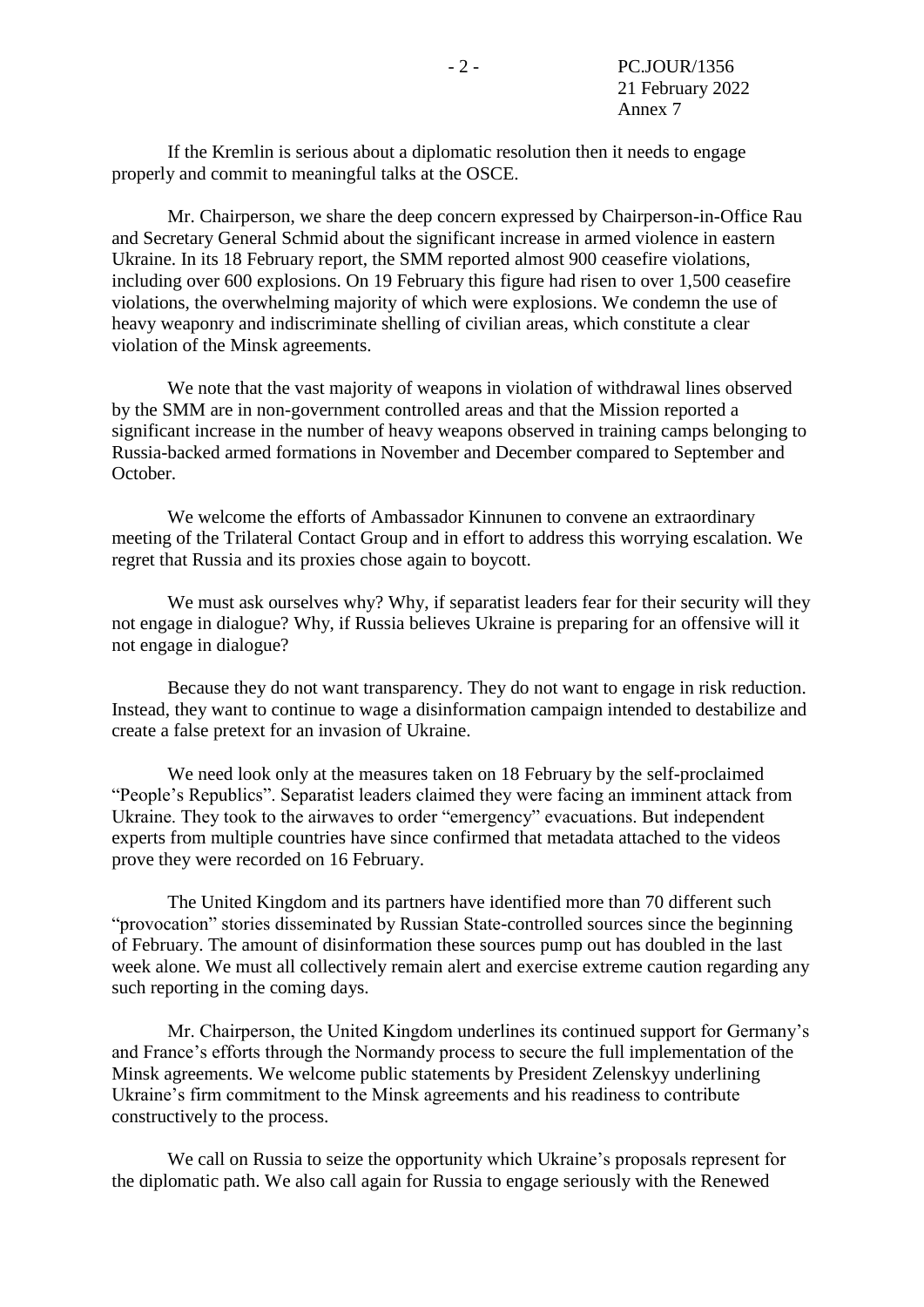European Security Dialogue, and the offers of talks in the NATO-Russia Council and the United States-Russia Strategic Stability Dialogue.

Russia should be in no doubt that if it chooses an alternative path of further military aggression against Ukraine, there will be massive consequences, including financial and economic sanctions on a wide array of sectoral and individual targets that would impose severe and unprecedented costs on the Russian economy. As G7 Foreign Ministers made clear on 18 February, we will take co-ordinated restrictive measures in case of such an event.

Mr. Chairperson, Russia still has a choice. It can disregard the UN Charter and Helsinki Final Act, and face the bloody economic and political costs of waging a war against Ukraine. Or it can choose to match its words with actions, withdraw its troops, engage in meaningful talks and act in the best interests of peace, security and stability in Europe. We urge it to take the path of dialogue and diplomacy.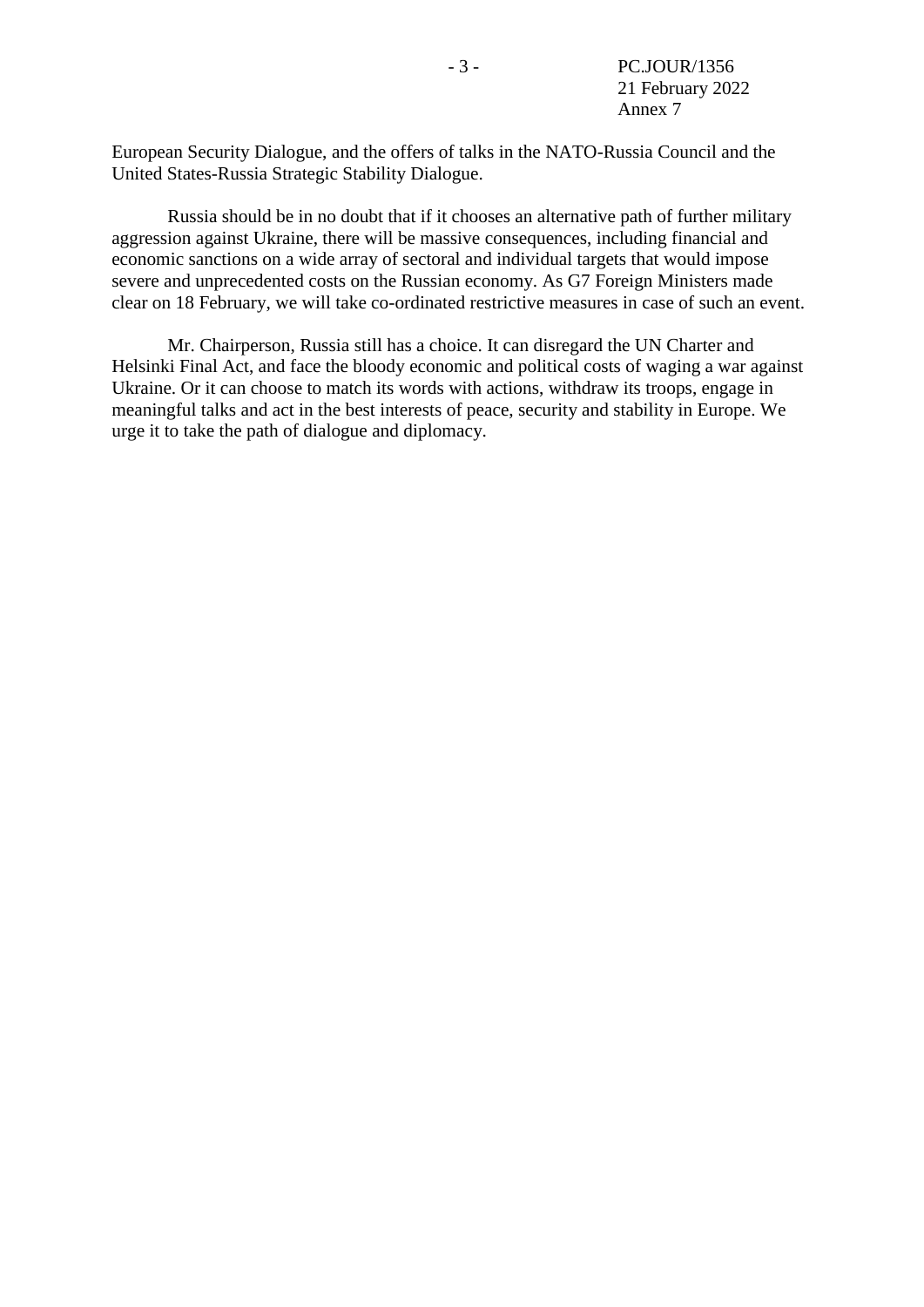

PC.JOUR/1356

Original: ENGLISH

**1356th Plenary Meeting** PC Journal No. 1356, Agenda item 1

# **STATEMENT BY THE DELEGATION OF TURKEY**

Mr. Chairperson,

We are following the latest developments in the Donbas region of Ukraine with great concern. To resolve this issue, which endangers international security beyond the region, all sides need to act with moderation and sense of responsibility. Diplomacy should urgently be activated.

We underline our unwavering support to the sovereignty and territorial integrity of Ukraine, including Crimea and its territorial waters. Ukraine's independence, sovereignty and political unity, in line with the OSCE commitments and international law must be respected.

We are grateful for the comprehensive presentations of Ambassador Çevik and Ambassador Kinnunen. The observations of the Special Monitoring Mission to Ukraine (SMM) regarding the dramatic increase in kinetic activity along the contact line in eastern Ukraine is concerning.

We are in a critical juncture that every step should be taken by utmost care. We must be all vigilant regarding reckless disinformation campaigns that could easily deteriorate the circumstances.

We fully concur with the recent calls of the Chairperson-in-Office and the Secretary General that emphasized the need to refrain from the use of force and to de-escalate an already tense situation. It is high time to act in restraint. Dialogue channels should be kept open. We must all continue to focus on diplomacy and act with prudence.

Despite this fact, we regret to learn that some participants of the Trilateral Contact Group linked their attendance to the extraordinary meeting on 19 February to certain political preconditions.

Minsk agreements should be fully implemented. Other choices will lead to devastating consequences for the entire OSCE area. Unfortunately, the highest price is already being paid by the innocent civilians.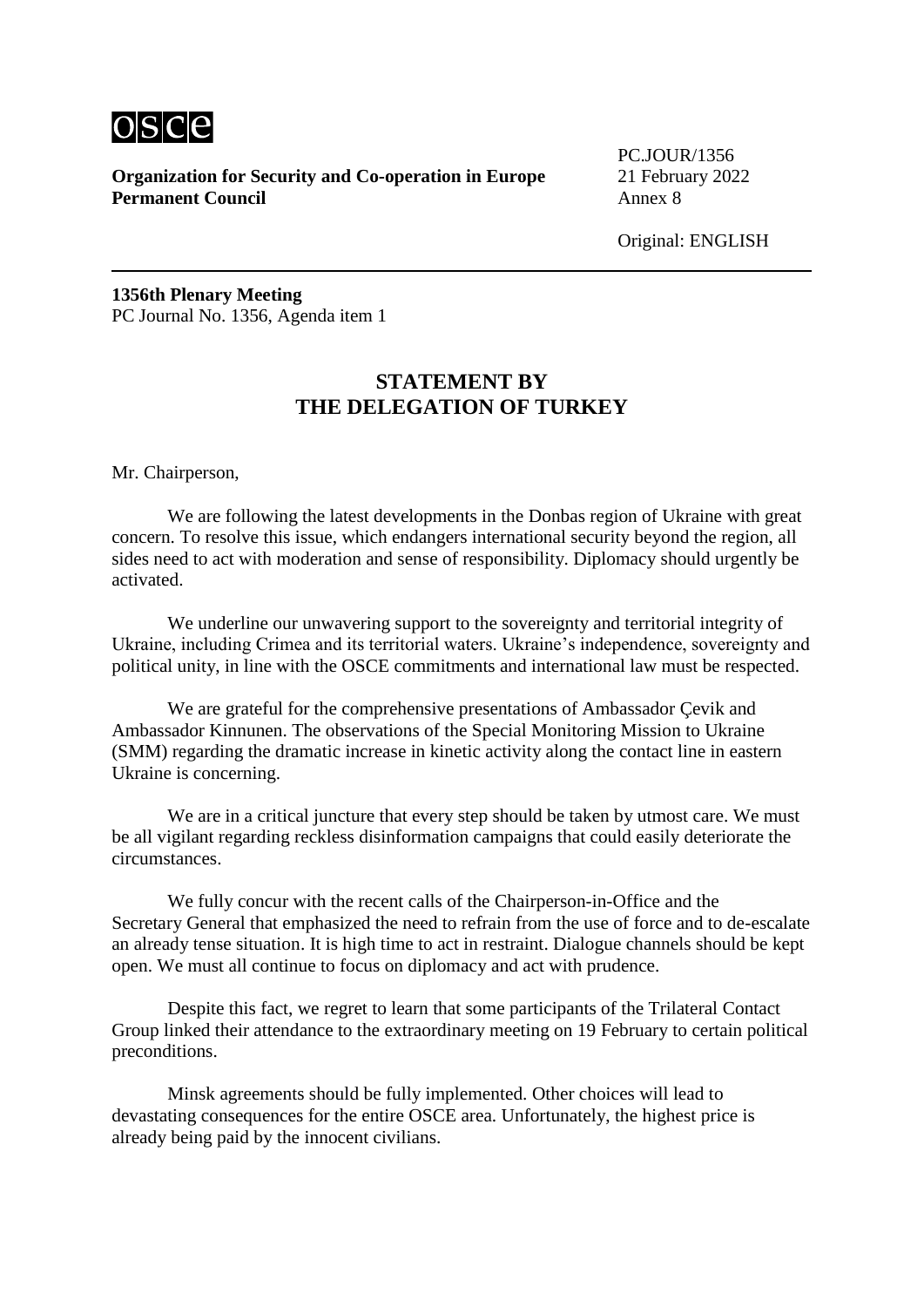My country will continue to engage in and constructively contribute to all diplomatic efforts. We also continue our bilateral talks and contacts with all relevant sides at all levels and in every occasion available.

Let's use the OSCE as a platform for more dialogue and consultations, including Renewed European Security Dialogue process initiated by the Chairmanship alongside with actively utilizing all relevant confidence- and security-building mechanisms.

#### Mr. Chairperson,

When we first established the SMM by consensus, our main goal was to reduce tensions and foster peace, stability and security, as expressed in Permanent Council Decision No. 1117. That goal is more valid today and to urgently attain it is more vital.

Therefore, we – one more time – underline our unwavering support to the SMM which conducts its work impartially and transparently. Particularly these days – under the current circumstances – the SMM's presence in Ukraine is crucial to objectively report the facts on the ground. As we all often remind: facts matter. Therefore, we should keep the SMM and its monitors out of harm's way.

I kindly ask, Mr. Chairperson, this statement to be attached to the journal of the day.

Thank you.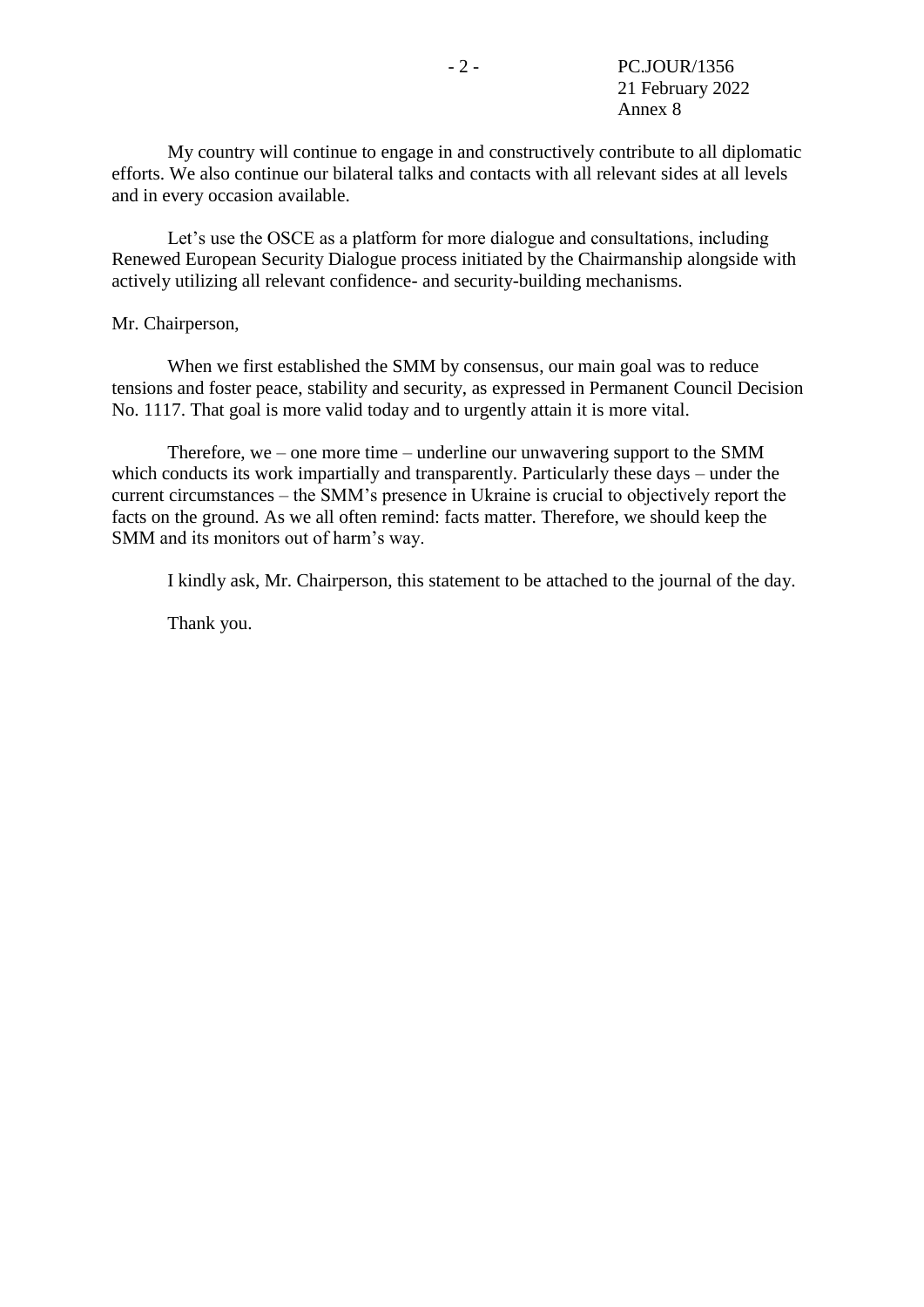

PC.JOUR/1356

Original: ENGLISH

**1356th Plenary Meeting** PC Journal No. 1356, Agenda item 1

# **STATEMENT BY THE DELEGATION OF ICELAND**

Mr. Chairperson,

Although Iceland aligns itself with the statement delivered on behalf of the European Union, I have asked for the floor to make a few remarks in my national capacity.

Today's meeting is taking place against the backdrop of an extremely worrying situation in and around Ukraine.

Despite repeated international calls for de-escalation and vigorous attempts to pursue avenues for diplomacy and political dialogue, the situation in eastern Ukraine only keeps deteriorating. The latest news from Belarus is especially troubling.

Our joint OSCE commitments reflect our obligations under international law and remain fundamental to the very security of our region.

Through its significant military build-up, its refusal so far to engage in dialogue and apply transparency measures in line with the provisions of the Vienna Document, and its undermining of the OSCE Special Monitoring Mission to Ukraine, Russia is striking at the very foundations upon which our Organization is built, and which the European security order relies on. We call on Russia to immediately abandon this dangerous course.

Ordinary citizens who yearn for peace deserve to be spared from violence and war, and from the threats of violence and war. Sadly, these evils have become a daily reality for all too many.

We further reiterate our call for the full and swift implementation of the Minsk agreements and underline our support for the sovereignty and territorial integrity of Ukraine within its internationally recognized borders.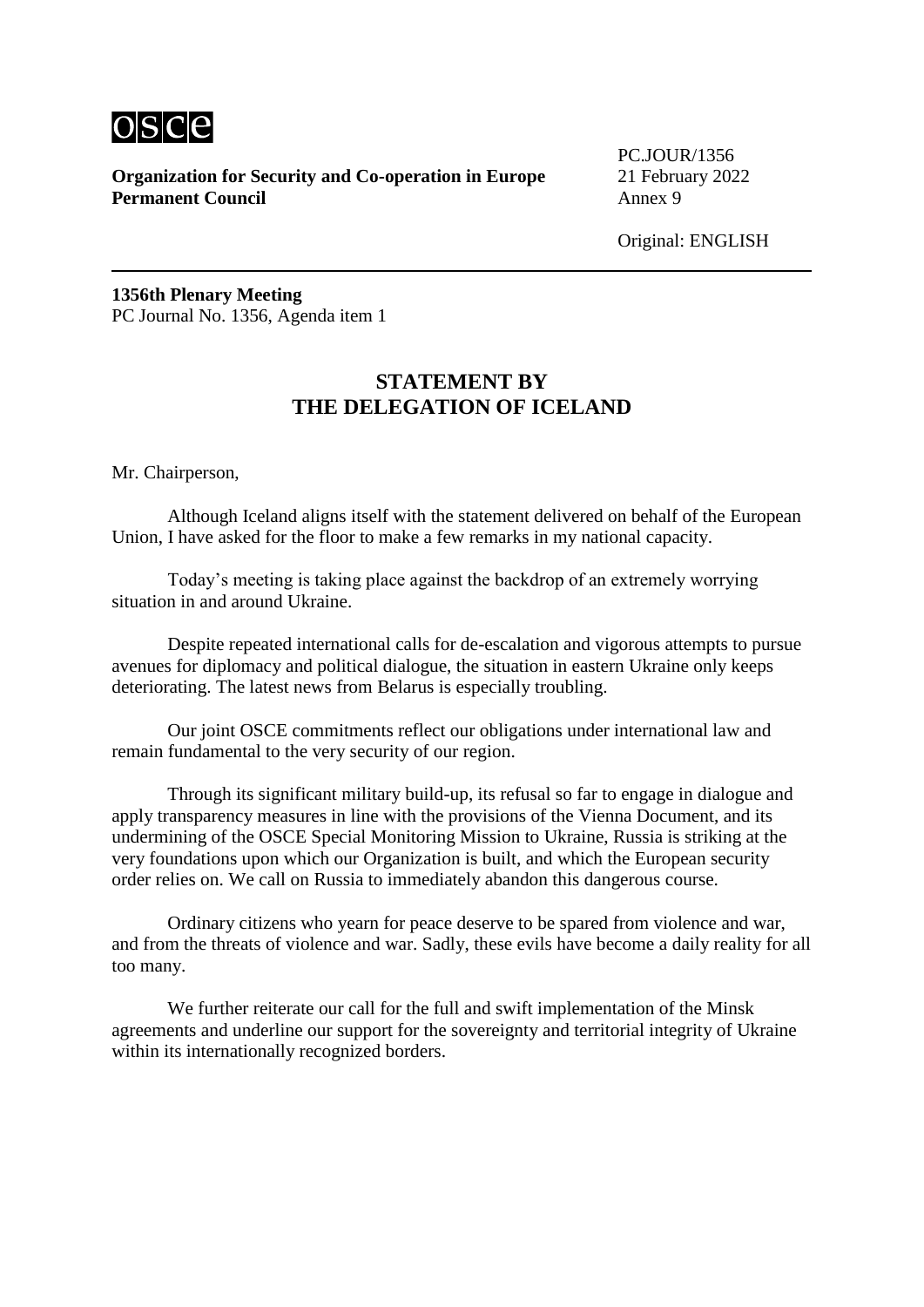### Mr. Chairperson,

As has been said so often over the past few days, the door for diplomacy and dialogue must remain open. A peaceful resolution of this situation is the only acceptable way forward.

Thank you.

I kindly ask that my statement be attached to the journal of the day.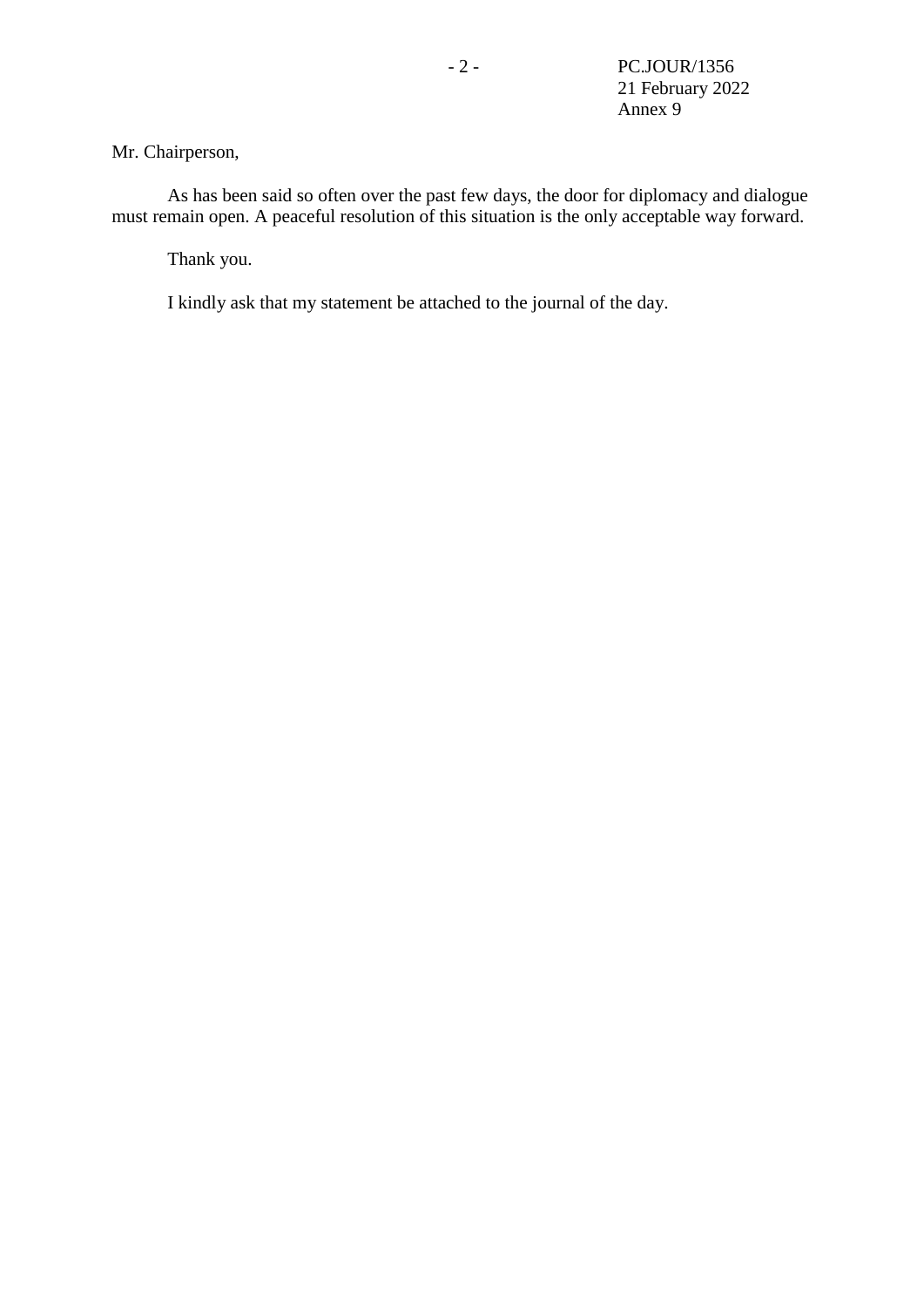

PC.JOUR/1356

Original: ENGLISH

**1356th Plenary Meeting** PC Journal No. 1356, Agenda item 1

# **STATEMENT BY THE DELEGATION OF FRANCE (ALSO ON BEHALF OF GERMANY)**

While aligning itself with the statement made by the European Union, France wishes to underline, also on behalf of Germany, the following points.

The increase in ceasefire violations along the line of contact in recent days is of high concern. We condemn the use of heavy weaponry and indiscriminate shelling of civilian areas, which constitute clear violations of the Minsk agreements.

We continue to express our grave concern about Russia's massive build-up of armed forces in and around Ukraine and call on Russia to contribute to de-escalation by a substantial withdrawal of military forces from the proximity of Ukraine's borders. Following the announcement by the Russian authorities that some of its troops currently deployed on the borders of Ukraine and in the illegally annexed Crimean peninsula would return to their home bases, Russia has yet to take convincing and tangible steps in this regard. Yesterday's announcement by the Belarusian authorities that joint military exercises with Russia would last longer than originally planned sends a contradictory signal. We will continue to closely monitor developments on the ground.

We have noted the announcement of the leaders of the self-proclaimed "People's Republics" of Donetsk and Luhansk to evacuate the region's residents to Russia as a so-called precautionary measure in anticipation of a possible Ukrainian attack. We do not see any grounds for these allegations and urge Russia to use its influence over the self-proclaimed republics to encourage restraint and contribute to de-escalation.

We are concerned that staged incidents could be used as a pretext for possible military escalation.

In the current situation, it is crucial to obtain objective information on developments on the ground. The OSCE Special Monitoring Mission to Ukraine (SMM) plays a key role in the de-escalation efforts as the eyes and ears of the international community. France and Germany will maintain their seconded SMM personnel on the ground to ensure that the Mission remains operational at this critical time. We reiterate the need to ensure free, safe, secure and unhindered access to the Mission throughout Ukraine. France and Germany are fully engaged to remind Russia of its responsibility in this respect.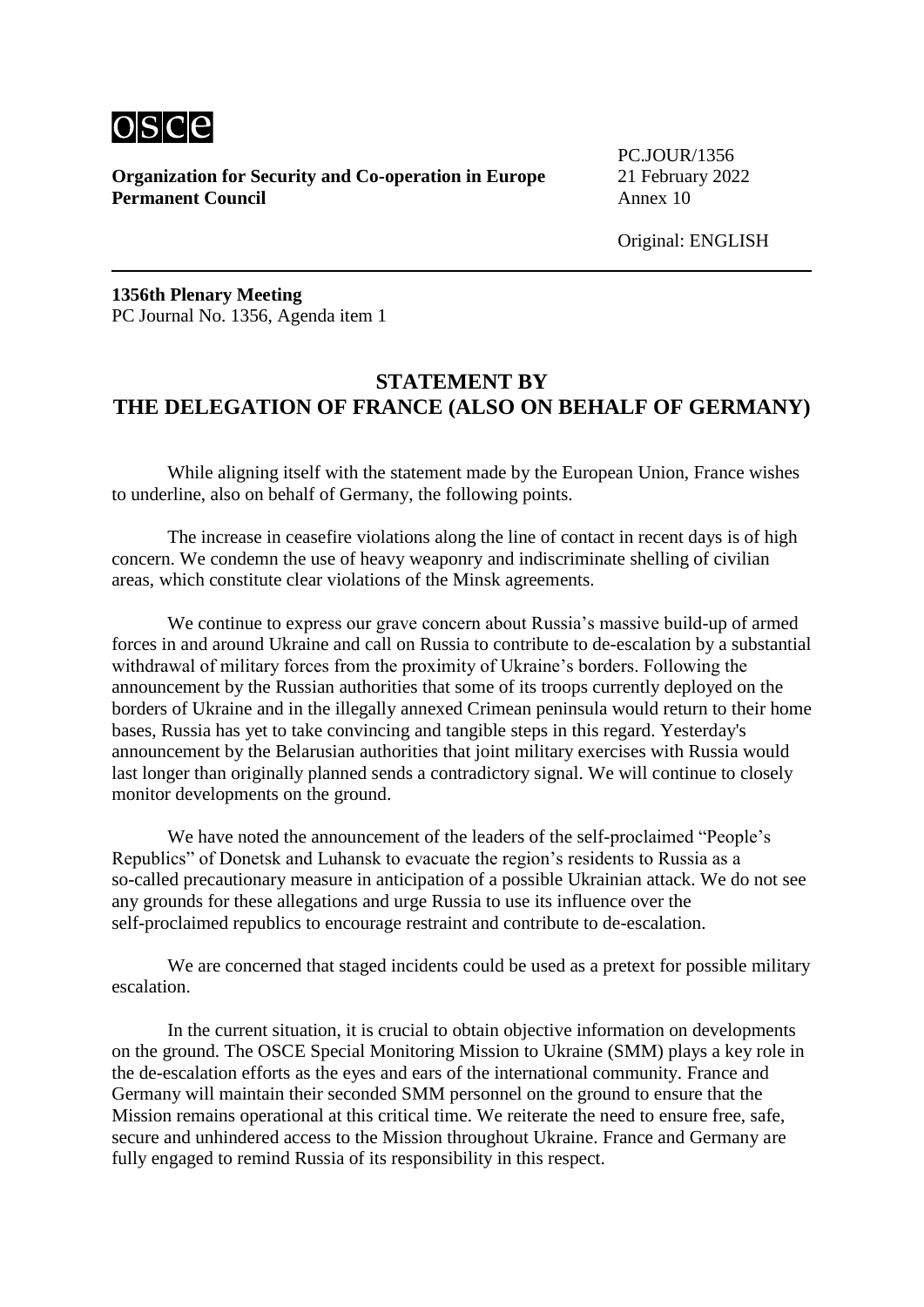We welcome the OSCE Chairperson-in-Office's Special Representative, Ambassador Kinnunen, various attempts to convene extraordinary sessions of the Trilateral Contact Group (TCG) in order to defuse tensions and to address the current situation. We call on Russia and the de facto representatives of the self-proclaimed republics to accept such a meeting in the upcoming days in order to contribute to de-escalation.

France and Germany reaffirm their unwavering support for the sovereignty and territorial integrity of Ukraine within its internationally recognized borders, including its territorial waters. Our two countries are continuing their efforts, within the Normandy format, to fully implement the Minsk agreements. We appreciate the commitments made by the Ukrainian authorities to submit draft texts to the TCG on the legislation required by the Minsk agreements. This would be a constructive contribution by Ukraine to move things forward. We call on Russia to engage constructively and to fulfil all its commitments, including on humanitarian and security issues, to progress toward the full implementation of the Minsk agreements.

We commend the Polish Chairmanship for its commitment in this context and in particular for launching a new process of dialogue and negotiation within the OSCE, the Renewed European Security Dialogue. We strongly support these measures and we will be active participants in this process. We call on Russia to make full use of the provisions of the Vienna Document and to invite observers from participating States to relevant sites and actions in this respect.

We expect Russia to contribute to these discussions in a constructive and responsible spirit, both in the Normandy format and in the TCG. We also call on Russia to make greater use of the influence it has over de facto representatives of areas not controlled by the Ukrainian Government.

Beyond the conflict in eastern Ukraine, France and Germany are fully mobilized to allow the dialogue on security in Europe to continue. On the proposal of the President of the French Republic, and on the condition that Russia does not commit any aggression against Ukraine in the meantime, Presidents Biden and Putin have each accepted the principle of a summit of Heads of State, bilaterally and then with all stakeholders, on security and strategic stability in Europe. Its content will be prepared by Secretary of State Blinken and Minister Lavrov during their meeting on Thursday, 24 February.

Be assured that the commitment of France and Germany will not falter.

Mr. Chairperson, I would like to ask you to attach our joint statement to the journal of the day.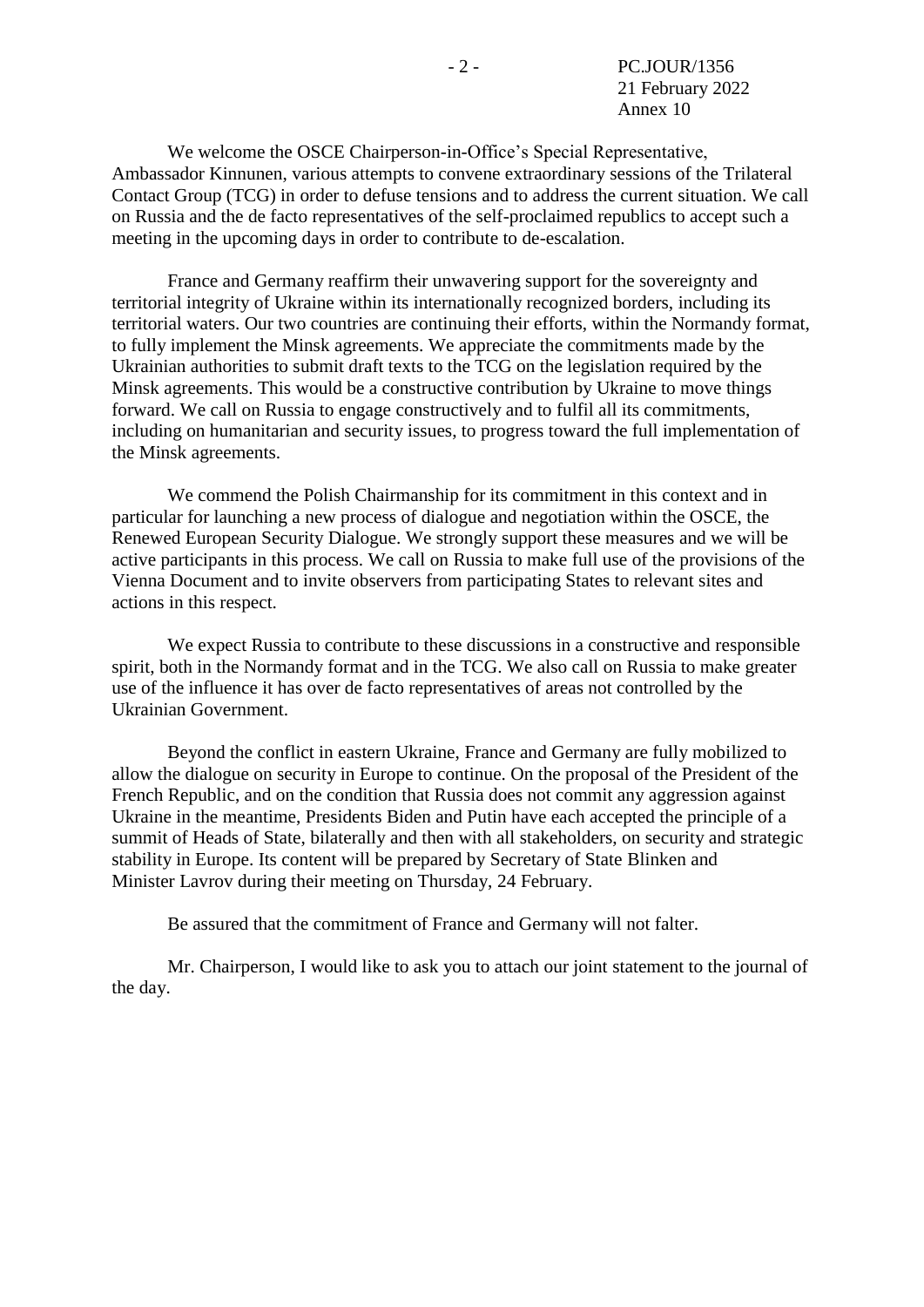

PC.JOUR/1356

Original: ENGLISH

**1356th Plenary Meeting** PC Journal No. 1356, Agenda item 1

# **STATEMENT BY THE DELEGATION OF LATVIA**

Mr. Chairperson,

We thank Ambassadors Çevik and Kinnunen for their briefings today.

Latvia fully aligns itself with the statement made on behalf of the European Union and its Member States, but allow me to add some remarks in my national capacity.

We thank you, Mr. Chairperson, for convening this special meeting of the Permanent Council at Ukraine's request. We express our full support for all the efforts by the Polish OSCE Chairmanship and the OSCE Secretary General to find a rules-based solution to the current security crisis. We reaffirm our endorsement of the work of the OSCE Special Monitoring Mission to Ukraine, and reiterate the importance of ensuring that the Mission receives all the necessary support to be able to fulfil its mandate, including unimpeded access throughout Ukraine's territory.

My delegation wishes once again to express its strong and unwavering support for Ukraine's sovereignty and territorial integrity within its internationally recognized borders.

We urge the Russian Federation to de-escalate the situation and use all possible diplomatic means, including the tools available at the OSCE, to settle any issues peacefully. For it is obvious that only one side is creating and stoking conflict.

We can currently see how the Russian Federation is not only not withdrawing its forces from the Ukrainian border, but in addition is keeping a significant number of its troops in Belarus near that country's own border with Ukraine. That is an unprovoked threat to the peace and security of Ukraine and, indeed, of the whole OSCE area.

Reacting to the largest concentration of troops in Europe since the Cold War is not a sign of "hysteria", as the Russian Federation and Belarus claim, because the fact is that, just as in the days of the Soviet Union, Russia is once again planning to extend its borders to some European States which have not been its immediate neighbours for quite a while.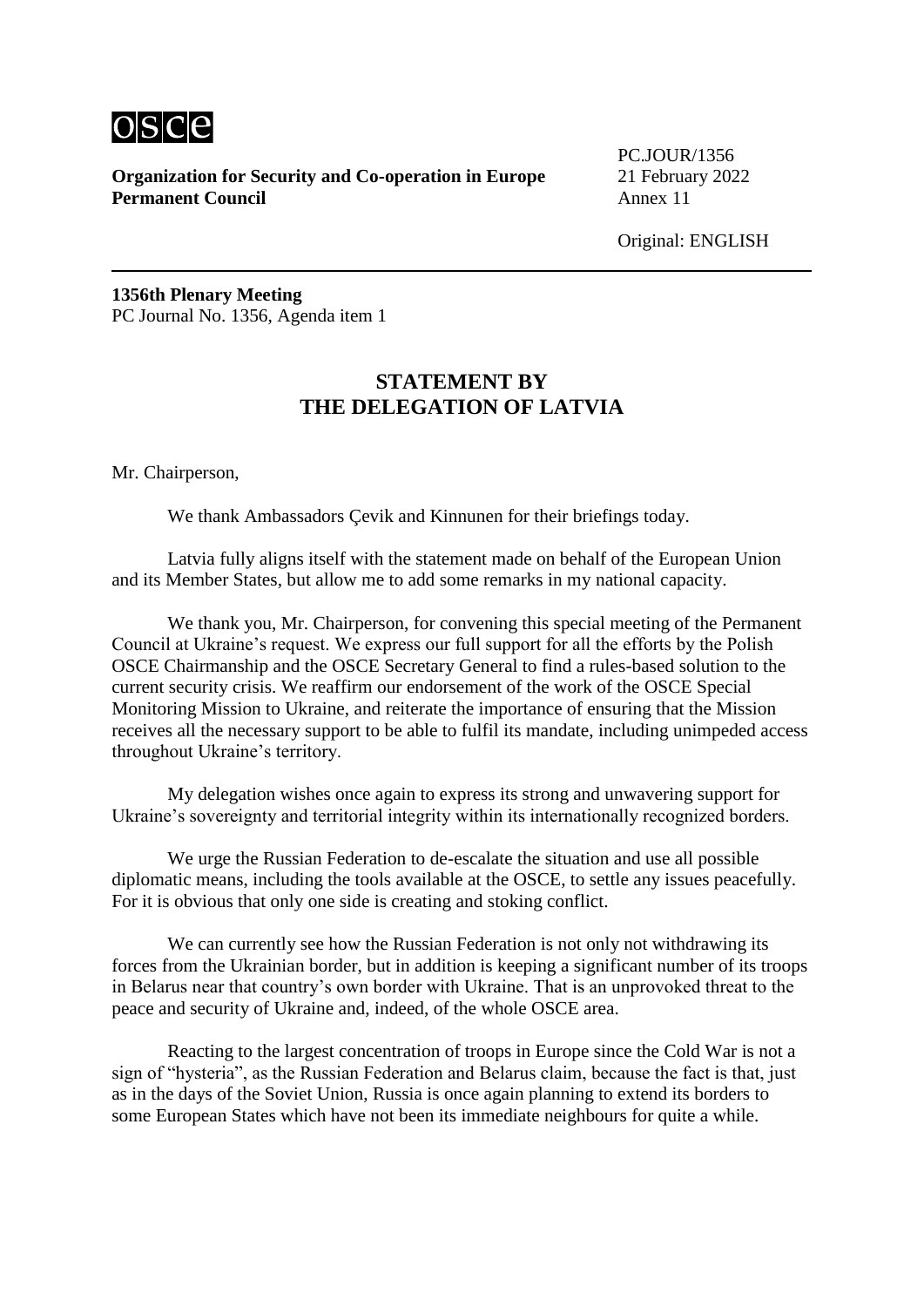What really must be deemed hysteria is the decision to station 190,000 troops in Russian and in Belarusian territory in close proximity to Ukraine's borders and to its temporarily occupied territories.

Hysteria is the dissemination of disinformation that is extremely easy to unmask by means of artificial intelligence and by applying simple critical thinking. Hysteria is the staging of false flag operations and engagement in acts of provocation. Hysteria is the evacuation of people from a territory that Russia is itself occupying, in the absence of any real threat other than that emanating from Russia itself.

The Russian Federation is the largest country in the world.

Imagine for one moment what it would be like if all the human, financial and intellectual resources currently invested by the Russian Federation in threatening and occupying other countries, preparing and spreading disinformation, reacting to the devastating effects of foreign sanctions and amassing troops at yet another country's border were to be channelled into its domestic development as a prosperous State at peace with the rest of the world? What a superpower Russia could then become, benefiting Russia itself and its people first and foremost.

Instead of mourning the past, Russia and Belarus should put it behind, leaving it to the history books while assimilating all the hard lessons regarding the terrible devastation that a misguided sense of supremacy can bring; they should look ahead and seek to build a better future for each and every one of their residents, and let other independent and sovereign States and their peoples do the same. That would benefit all of us.

There is nothing, absolutely nothing more important and precious than peace and the safeguarding of human life.

We once again urge the Russian Federation to de-escalate the situation and engage in constructive consultations. We likewise call on Russia and Belarus to implement the recommendations that the vast majority of the OSCE participating States raised at the two meetings held last week, namely on 16 and 18 February, which were convened in accordance with the provisions of the Vienna Document.

Latvia expresses once again its strong and unwavering support for Ukraine's sovereignty and territorial integrity within its internationally recognized borders.

Thank you, Mr. Chairperson. I kindly ask that my statement be attached to the journal of the day.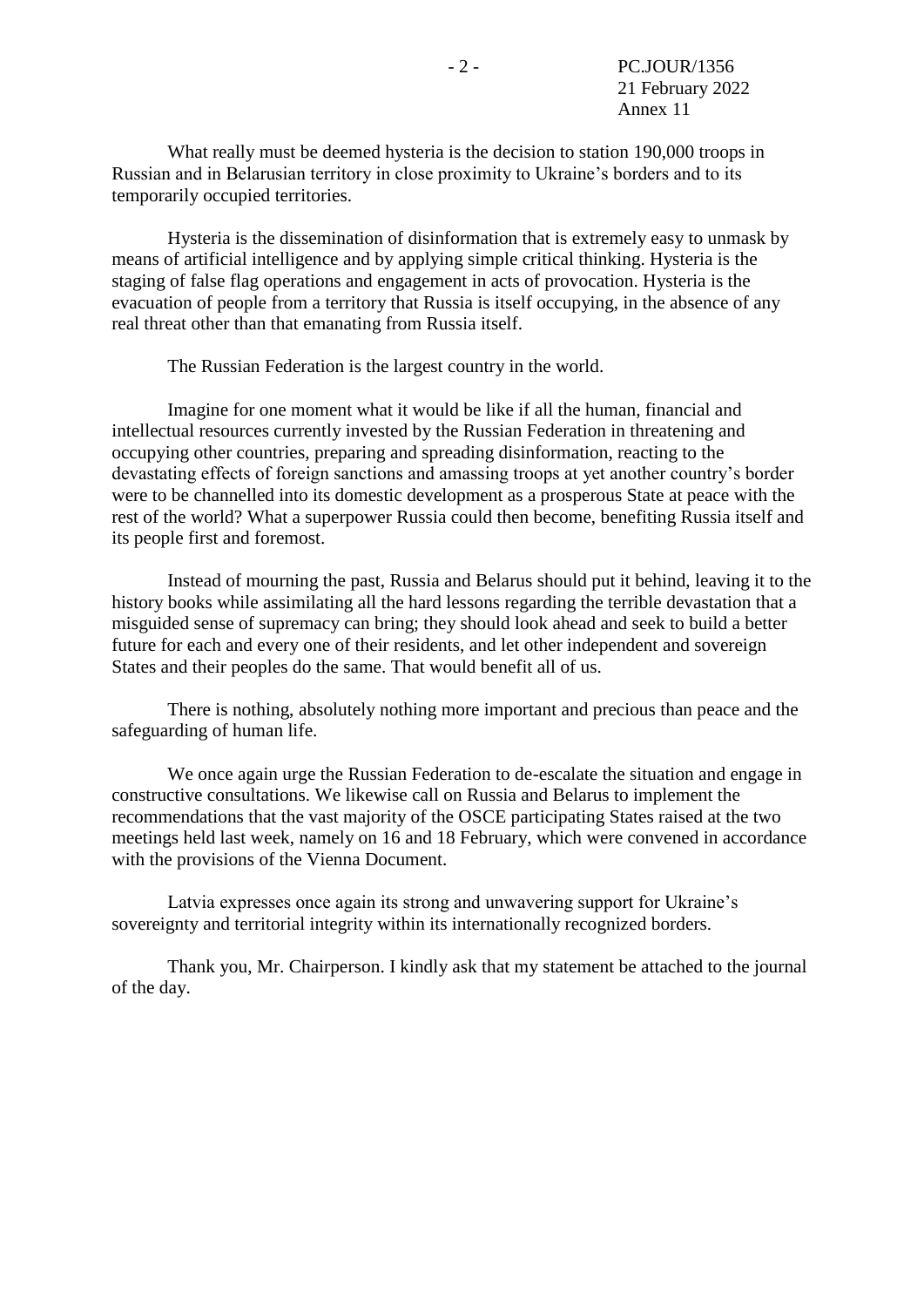

PC.JOUR/1356

Original: ENGLISH

**1356th Plenary Meeting** PC Journal No. 1356, Agenda item 1

# **STATEMENT BY THE DELEGATION OF LITHUANIA**

Mr. Chairperson, Excellencies,

Lithuania aligns itself with the statement delivered on behalf of the European Union. Allow me, though, to add a few remarks in my national capacity.

At the same time as thanking the OSCE Chairmanship for convening this special meeting of the Permanent Council today, I wish to emphasize that we, the OSCE participating States, should spare no effort to prevent further military escalation, which could lead to a full-scale aggression by Russia against Ukraine. We should be ready to work day and night to make sure that diplomacy prevails over military action.

We note that the delegation of the Russian Federation is taking part in today's meeting. Allow me to reiterate that it was Russia which instigated the conflict with Ukraine – Russia is a party to this conflict and not a mediator, and it has undertaken a number of commitments that must be implemented if the conflict is to be resolved.

Like many other participating States, Lithuania is gravely concerned about the continuous unusual and unprecedented concentration of Russian military forces close to the Ukrainian border, in the illegally annexed Crimean peninsula, in the Black Sea and in Belarus.

Despite Russia's statements about the withdrawal of its troops, we are seeing the opposite: the number of troops in border areas is increasing, acts of provocation and related disinformation activities are intensifying.

We again call on the Russian Federation to immediately return its troops to their normal peacetime locations, and to engage in meaningful dialogue – be it within the Trilateral Contact Group or the Normandy format, or at OSCE meetings, including meetings convened under the risk reduction mechanism provided for by the Vienna Document.